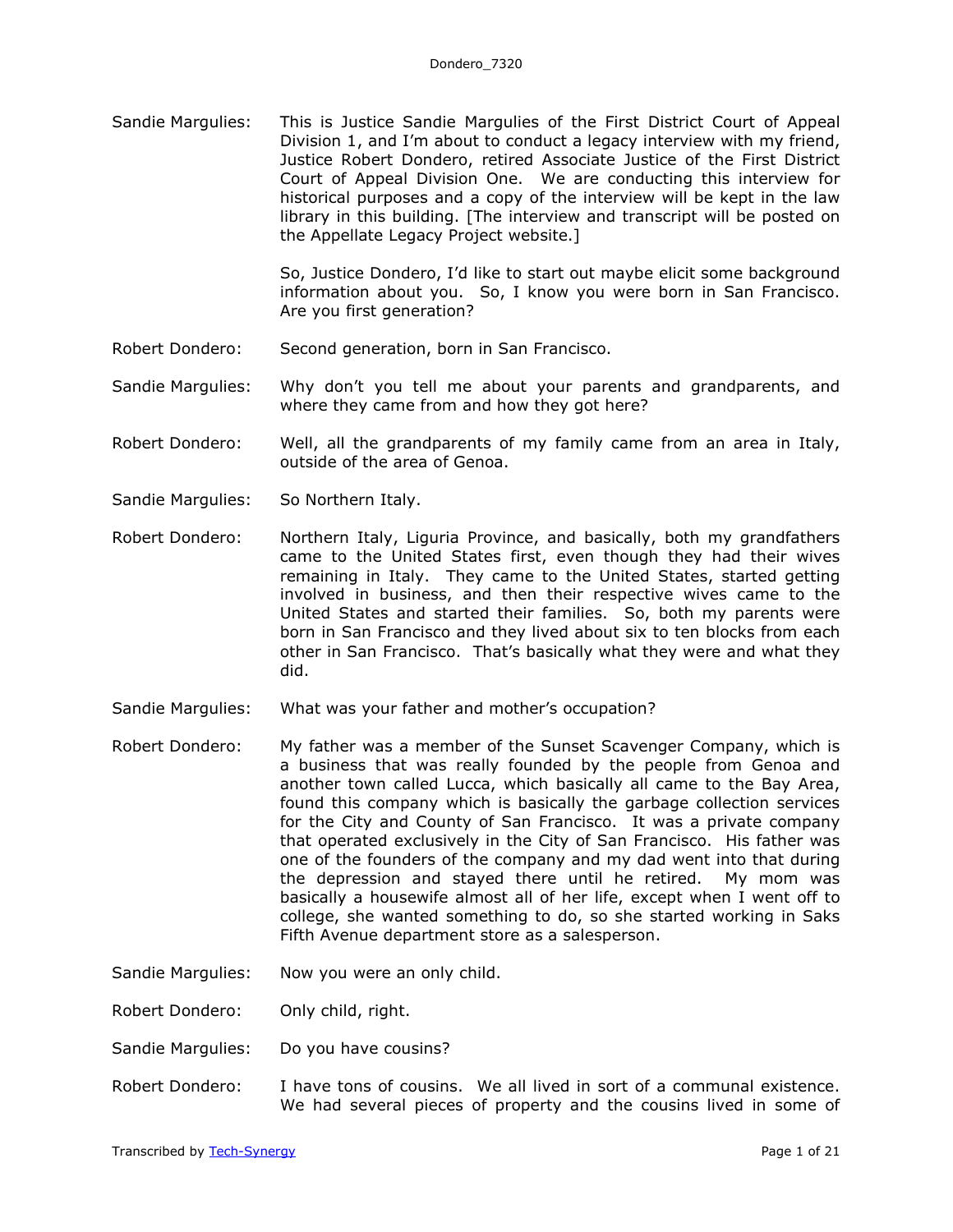those properties, and five or six of us were all about the same age group. So basically, we were very socially active as almost like brothers and sisters, but we were still cousins, and had family dinners and get-togethers and all that throughout the year on a regular basis. I'm still very close to most of my cousins even though they don't live in San Francisco; they live in other parts of the State of California.

- Sandie Margulies: So, in what part of San Francisco were you raised?
- Robert Dondero: Mission District. I was born and raised in the Mission District, the great neighborhood, a lot of Irish-Italians primarily living there, I went to grammar school, a local parochial school in the district. I went to high school in San Francisco in Riordan High School, and then the first time we really went off was when I went off to Santa Clara to go to college.
- Sandie Margulies: So, let's talk about your elementary school. What was the name of it?
- Robert Dondero: St. Peters was the name of the school. It was about five blocks from my house. On a regular basis, I would come home for lunch because of my dad, because he worked in the early hours. We'd have our major meal of the day for lunch, and that was the way it was. So, I would come home often, and we'd have lunch and then I go back to school, in grammar school, because you could come and go from the campus, there was no regulation against that. Then dinner was a much smaller meal in the family.

It was a very large Catholic grammar school. It had two classes for every grade and all neighborhood kids, and it was a good school. The nuns were mainly our instructors. I only had one layperson the entire time I was in grammar school. The rest of times were nuns.

Sandie Margulies: So, did elementary school go all the way through --

Robert Dondero: Eighth grade.

- Sandie Margulies: Oh, eighth grade, okay.
- Robert Dondero: Yeah, it went from first grade to eighth grade at St. Peters, then I went to Riordan.
- Sandie Margulies: Now why did you choose Riordan High School?
- Robert Dondero: I chose it because several of my best friends from grammar school were going there, so we continued our friendships. It was closer to my neighborhood where I was raised. It was a couple of bus stops away, changing buses, and it was a newer school, and I was very happy with my choice.
- Sandie Margulies: If I remember correctly, Riordan was and still all-male.
- Robert Dondero: All boys, yeah. It was all-male school. I got involved in speech and debate activities at the high school from my freshman year on. In my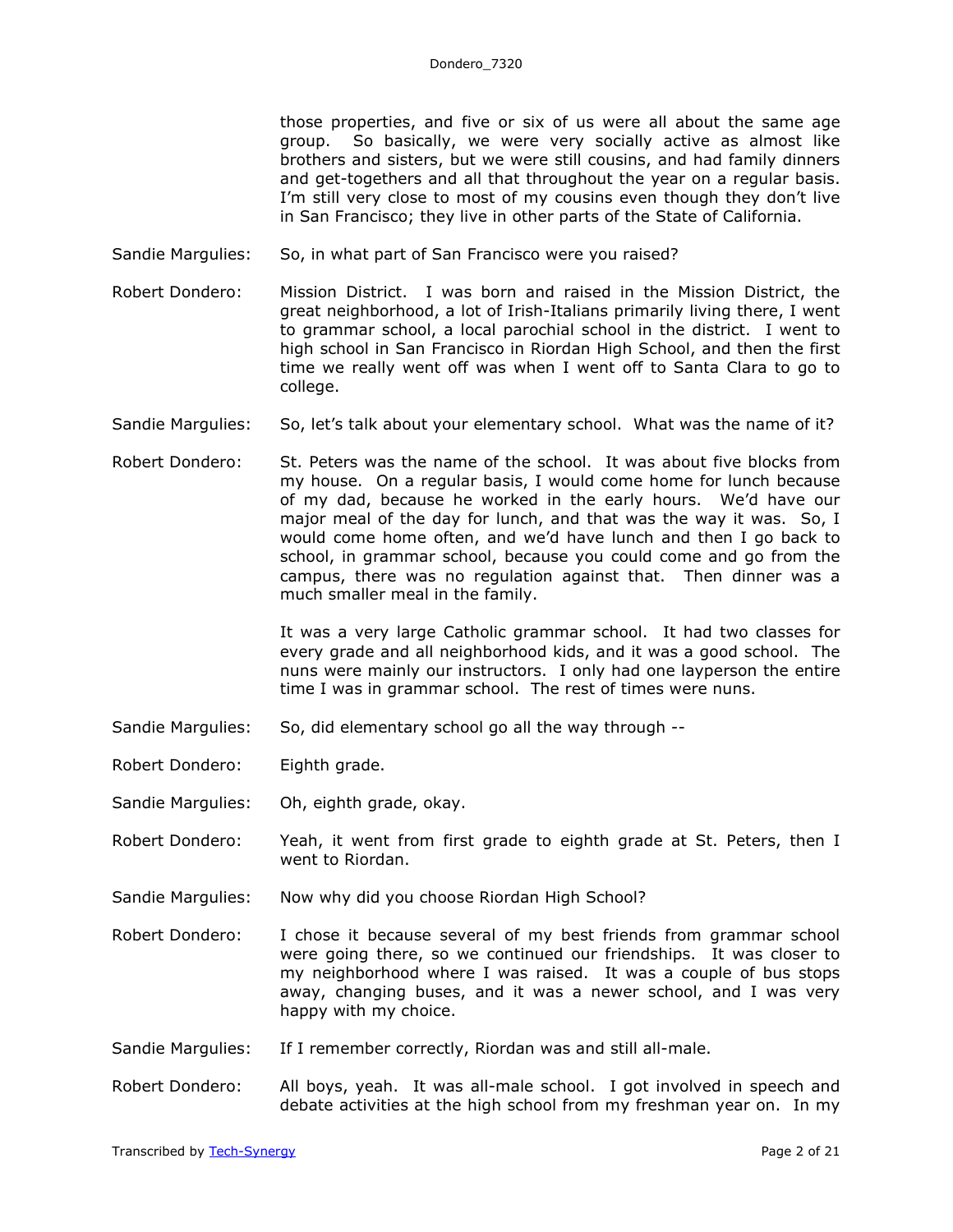junior and senior year, we had a very good team of competitors and we were state champion in our junior and senior year for the forensic programs of the State of California. One of my best friends from that speech and debate program ended up becoming a professor of evidence at UC Davis and another one became the Chief Justice on the Alaska Supreme Court. Three or four others were very active lawyers in the bar in the Bay Area. So, it was a very good competitive group of people.

- Sandie Margulies: Before you went to college, was there any particular person, relative, individual, teacher that was influential?
- Robert Dondero: There were a couple of teachers I had in high school that were influential. One was an English teacher, Bob Ferrara, and he was also the head of the speech program at the high school. Not too many others that I would say would be inspirational type persons, but he would be one I would single out.
- Sandie Margulies: So why did you decide to go to the University of Santa Clara?
- Robert Dondero: Well, I felt comfortable enough that I can get away from home. I know my parents wanted me to go to USF because they felt it would be nice be a day student. I felt it was time to grow up and go off to college and board somewhere. Santa Clara was ideal because it was close enough, it had a really good reputation as a university, and I was very pleased with the choice.
- Sandie Margulies: Now did you live on campus all four years.
- Robert Dondero: Yes, all four years. Santa Clara had a strong policy in favor of you living in the dormitories. They had created enough dormitory space to have the students live on campus. They had a cafeteria service. Everything was with convenient. The campus isn't that large. We had to travel to get to the school from the dormitories. So, it was it was convenient for me and most of the friends that I met at the University were also boarders to, so it was a convenient deal.
- Sandie Margulies: Do you still have any friends from university?
- Robert Dondero: Oh yeah, a lot. I keep in touch with about 25, 26 of us, most males, some women, Linda Jamel is a person I see on a regular basis. She was on this court at one time, and we get together about three or four times a year socially at luncheons. Of course, Santa Clara has reunions on a regular basis. My wife and I go to those and see most of my colleagues. It's a strong union.
- Sandie Margulies: So, what were your interests at Santa Clara?
- Robert Dondero: At Santa Clara, I was a history major. I really enjoyed history and then I was involved in that almost exclusively. I was involved in some forms of student government, and of course just social activities of being on a four-year college campus, male/female, it was a very comfortable place.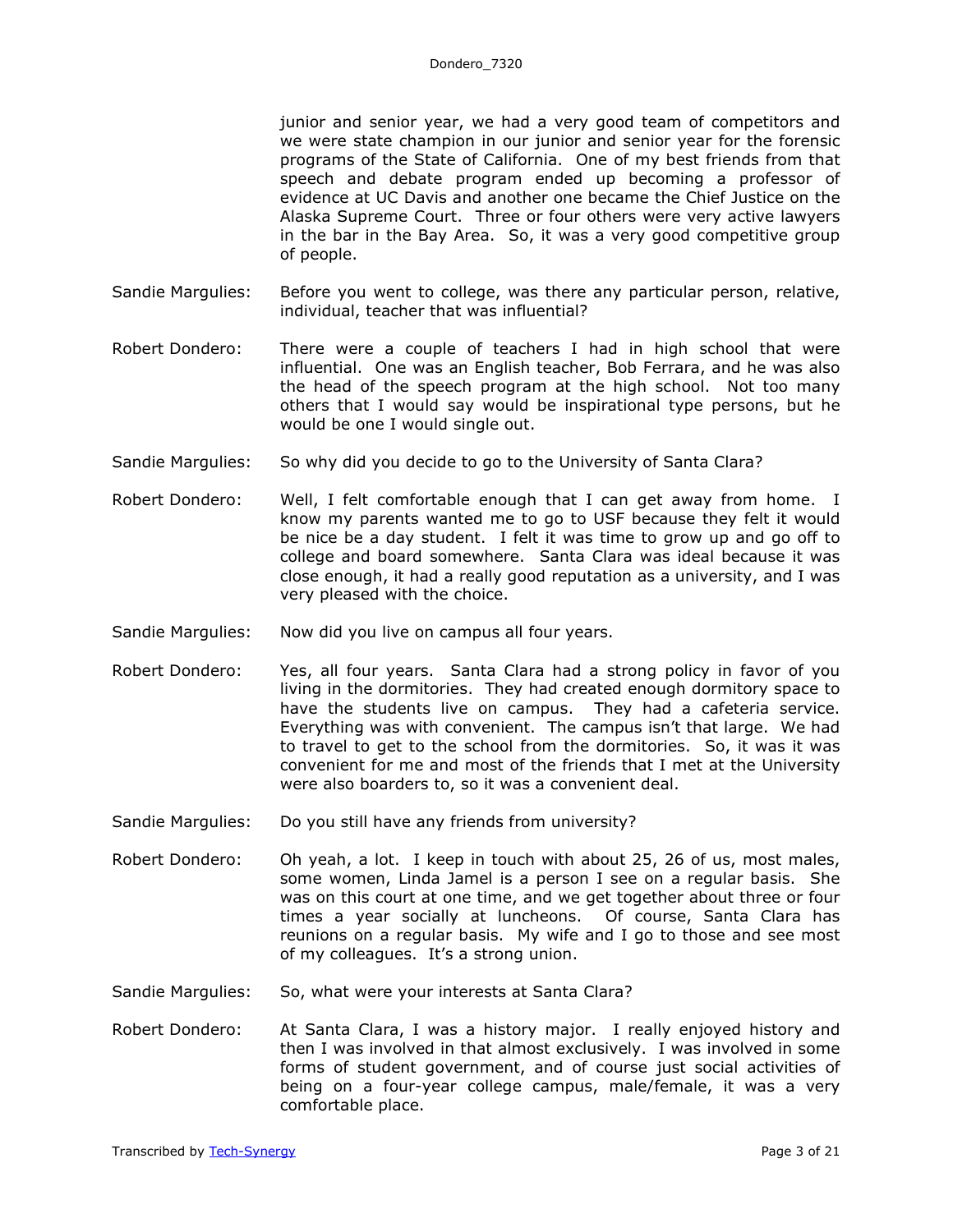Sandie Margulies: So, what form student governments you were a part of?

Robert Dondero: I was on the student council that would govern the school. I was on the student court for one or two years in my last couple of years at the school, which was the disciplinary kind of process at the school. It was a very comfortable place. It wasn't that big of a campus, but it was large enough have a diversity of students. It was a good place.

- Sandie Margulies: So, you eventually married Liz Heffernan Dondero.
- Robert Dondero: Liz Heffernan Dondero was the woman I am now married to.
- Sandie Margulies: Yes, for many years.

Robert Dondero: Yeah, 47.

- Sandie Margulies: Where did you meet her?
- Robert Dondero: I met her first at my law school graduation. It was sort of a passing experience that she remembers probably better than I do.
- Sandie Margulies: She does.
- Robert Dondero: She does, yes.

Sandie Margulies: And I know why, because she told me, she spotted you.

- Robert Dondero: Yeah, she did. I was more involved in the graduation ceremony and not meeting anybody socially, but she was there for a lot of things. Anyway, so I met her, and then I was studying for the bar that summer and happened to attend a party, one of my roommates at Santa Clara was having a cocktail party on the Fourth of July, and his wife was a college friend of Liz, then my girlfriend, and basically, she invited her, Rusty invited me, and we saw each other again. She reminded me of the episode at the parking lot at Boalt Hall.
- Sandie Margulies: You have two daughters together.
- Robert Dondero: Two daughters, yes.
- Sandie Margulies: And they're both involved in the law.
- Robert Dondero: Yes. Alison is head of paralegals at Littler Mendelson, a law firm in San Francisco and elsewhere, and Chrissy Edwards is a homemaker now. She was with a couple of law firms. She may be going back to the law, but she just had her second child, and she's involved in taking care of an infant as well as a young girl who just started grammar school.
- Sandie Margulies: So, both daughters are married, and you have several grandchildren.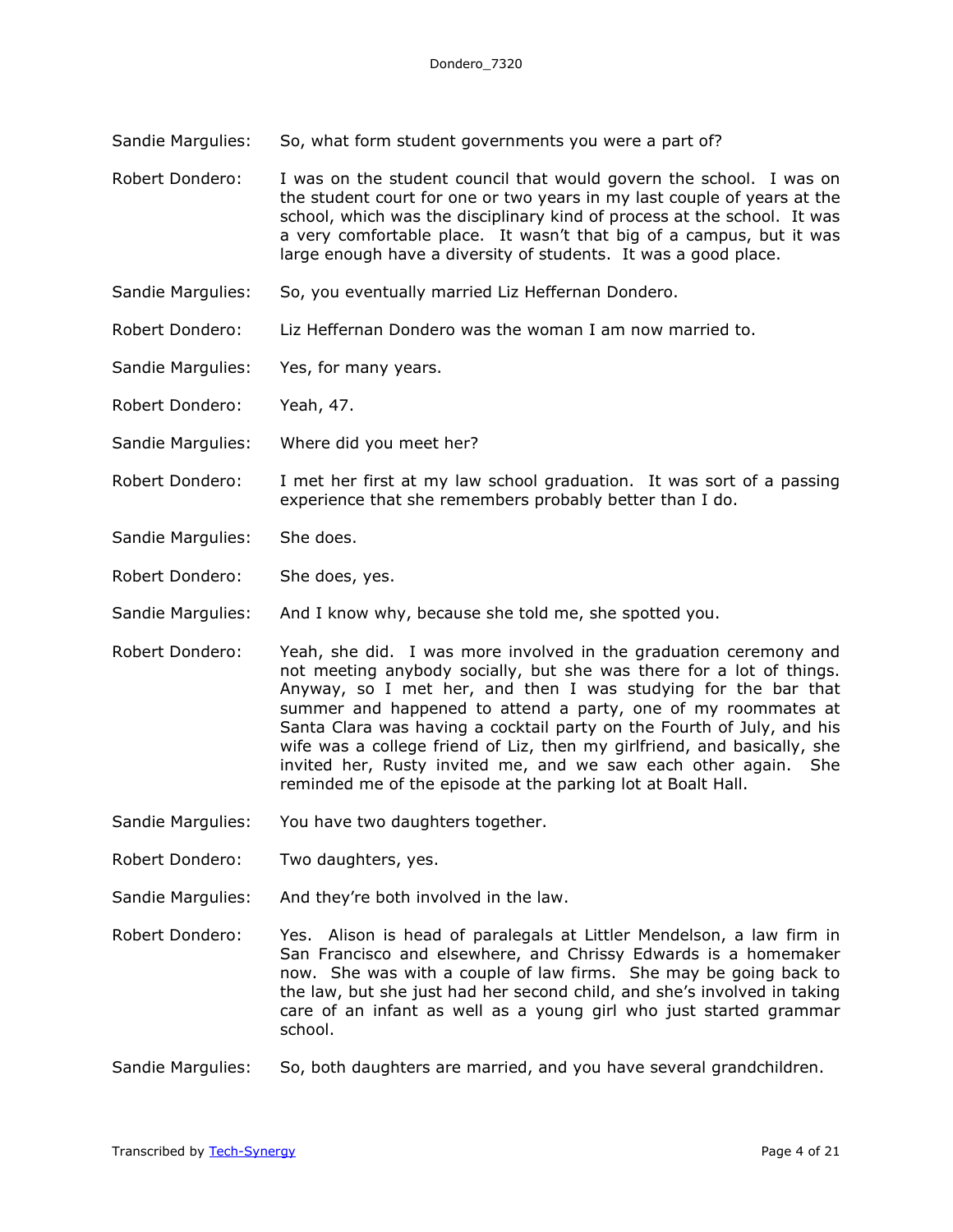- Robert Dondero: Yes. Alison Anderson is married. Her husband is an attorney with a firm in the East Bay. She has one daughter, Mackenzie, who is about close to four now, and Chrissy, who's the second child has two children, one Eloise who's five just started kindergarten and then Harrison who's eight months old I guess now and he's a very demanding infant.
- Sandie Margulies: I think you told me he's going to be tall.
- Robert Dondero: He's tall. He's on the 99 percentile on height, weight and head size.

Sandie Margulies: Now where do you think he gets the height from?

Robert Dondero: Height, I'm sure, it skipped a generation. Neither of my daughters are that tall, but certainly with the grandkids, they're getting taller manifestation, yeah.

Sandie Margulies: How tall are you?

- Robert Dondero: I'm 6'7".
- Sandie Margulies: So, I can't move away from hearing about your background without asking about the amazing Monica, who I'd been hearing about for a number of years from you.
- Robert Dondero: Yeah, she was remarkable. She passed away a couple of years ago at the age of 104.
- Sandie Margulies: She was your mother's mother.
- Robert Dondero: Correct.
- Sandie Margulies: I mean not your mother, your wife's mother.
- Robert Dondero: Yeah, my wife's mother. Basically, she was a rather remarkable woman. I mean she was born when women couldn't vote in Nebraska and she was fatherless at a very, very early age. She was raised by her grandmother and then she met her husband-to-be, he was a medical student at Creighton that came out to California. She set up a home boarder house, started raising children while her husband was in World War II as a medical doctor, but she set up her own domain, got a loan from a bank, which was unusual for a woman to get in those days, goes to be 104, very active in charity work. Interesting thing was in 2008 when Obama and Hillary Clinton were running for the presidency to get the democratic nomination, she was a strong Democrat, Monica.

She decided to vote for Hillary as opposed to Obama because she wanted to vote for a woman, because when she was raised in Nebraska, women couldn't vote and she wanted to make sure that her first woman candidate for president, she could vote for, so she did.

Sandie Margulies: So, I want to switch over to law school. And you went to.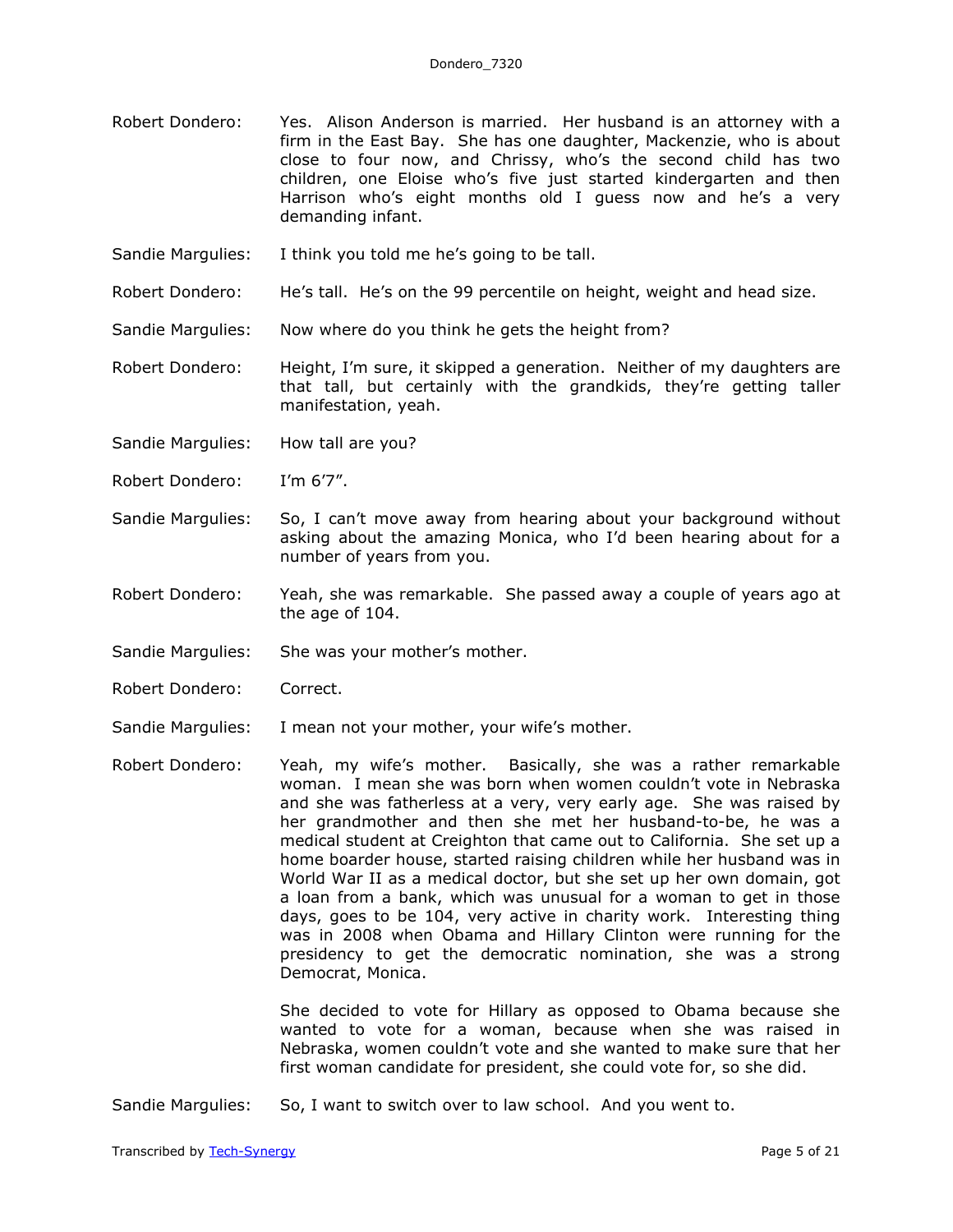- Robert Dondero: Boalt Hall, now it's called University of California Berkeley Law School. I went there during the late 60s, so 67 to 70. It was a time when the campus was in, shall we say, great tumult. But it was a great experience, totally different than what I was exposed to in Santa Clara as far as size, activities, et cetera.
- Sandie Margulies: Well, there was a lot of turmoil on the campus.
- Robert Dondero: Considerable, I mean the University was in constant conflict with the governor, who was then Ronald Reagan. In every quarter, there was a tension spot that happened on the campus. The law school was probably the most conservative part of the University campus, but it got involved in the issues of the day.
- Sandie Margulies: Are you still in contact with any of your classmates?
- Robert Dondero: I see a few, not too many. They were diverse group. They went to different parts of the nation and elsewhere I'm assuming. A lot of them didn't practice law in the Bay Area, or if they did, they were in commercial and not in litigation work. There are a couple of people that I do see that were classmates of mine that are active litigators, and so I used to see them all the time, still see them on occasion.
- Sandie Margulies: Why Boalt?
- Robert Dondero: It was really a great school, highly recommended by all my teachers at Santa Clara. I applied there because I figured I had a shot to get in. My backup would have been USF. Those are the two schools I applied to, and I got accepted. A couple of my classmate friends from Santa Clara were going there, so we decided to go there.
- Sandie Margulies: How would you describe your experience at Boalt?
- Robert Dondero: It was a great school. I mean, there's no doubt about it. It was it was very reasonable place to go to at that time, tuition was probably about \$200.00 a year, nothing like now.
- Sandie Margulies: Yeah, the good old days.
- Robert Dondero: Good old days. And the faculty of course was outstanding. I mean I really developed an appreciation of the law by the teachers that I had because they were, on the whole, outstanding.
- Sandie Margulies: Any one or two professors that really stand out?
- Robert Dondero: Yeah, there's two I can think of right off, I mean they were all good, but Professor Choper was a common law professor that we had. Fortunately, I had him for a full year. They've unfortunately cut down constitutional law to a semester course I think in many places now, but I had Professor Choper for the full year, and he was nothing short of outstanding. He was really good. Then another professor I had was Professor Kadish who was a criminal law professor, former dean of the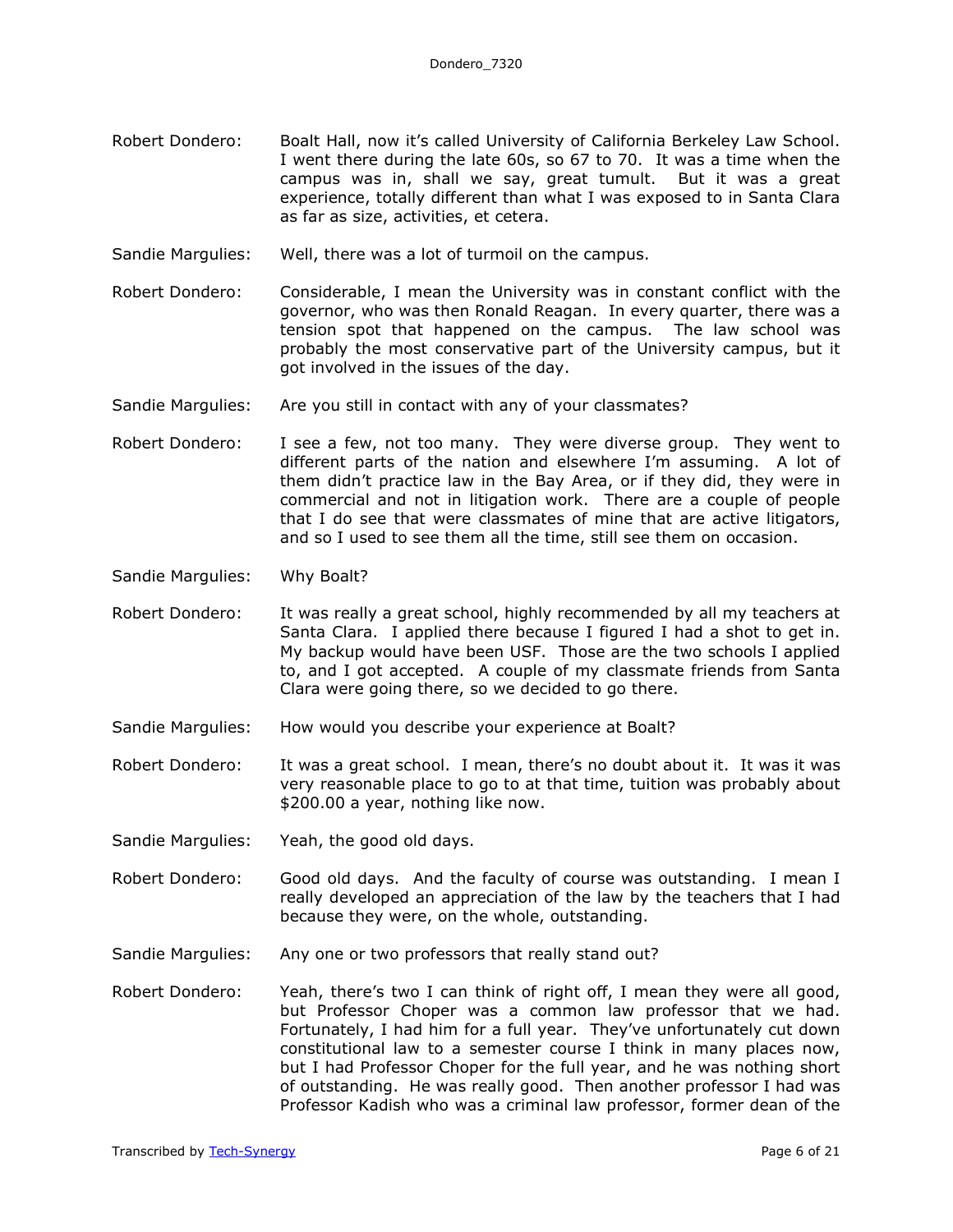law school, and he was -- I had him on a couple of seminar classes where we go to his house and sit around once a week and discuss some very esoteric topics for credit. He was instrumental in getting me interested in the criminal law, because he was a criminal law professor. I took criminal law procedure class from him that was probably the best course I had it at Cal. He was quite good.

- Sandie Margulies: So, you took the bar exam. You passed it. And then you joined --
- Robert Dondero: The DA's office, in San Francisco. I wanted to go into litigation and be a trial lawyer. I felt the best way to learn that was to be in the DA's office.
- Sandie Margulies: So, you were focused. You didn't fall into it. You were focused on becoming a deputy DA.
- Robert Dondero: Yes. I didn't apply for other jobs during the interview process at Cal, because I felt I was going to go to the DA's office, develop an experience in litigation and see where that took me. So, I went to the DA's office and it was a great place to work. We had a very good group of lawyers. I think one time we counted out, there were probably 30% of the attorneys that I worked with in the DA's office from time I started to the time I left, became judges on the state and federal bench.
- Sandie Margulies: It's pretty impressive.
- Robert Dondero: Really impressive group of people.
- Sandie Margulies: Who was the DA?
- Robert Dondero: First DA that I worked under was John Ferdon, the DA is always an elected official right. So, he was the boss. He hired a very outstanding chief assistant who kind of ran the office, Walter Jubini (ph). Walter Jubini was a mentor to a lot of men and women who worked in the office. Then just before I left the office, a man named Joe Freitas became the DA having defeated John Ferdon and he became the DA, I left when he was the district attorney.
- Sandie Margulies: So how long were you with San Francisco DA's office.
- Robert Dondero: 71 to 78.
- Sandie Margulies: Why did you decide to leave the San Francisco DA's office?
- Robert Dondero: Well, I'd done quite a bit of work in State Court practice in the DA's office. They had some trials that were -- one particular was over a year long. Basically, I kind of churned that field pretty well. Bill Hunter was a deputy DA in San Francisco, and he and I became friends, and Bill was eventually appointed the US Attorney for the Northern District of California when Cranston was the senator. Bill was appointed by the President through the intervention of Alan Cranston. Bill asked me if I wanted to join him in the US Attorney's office, and I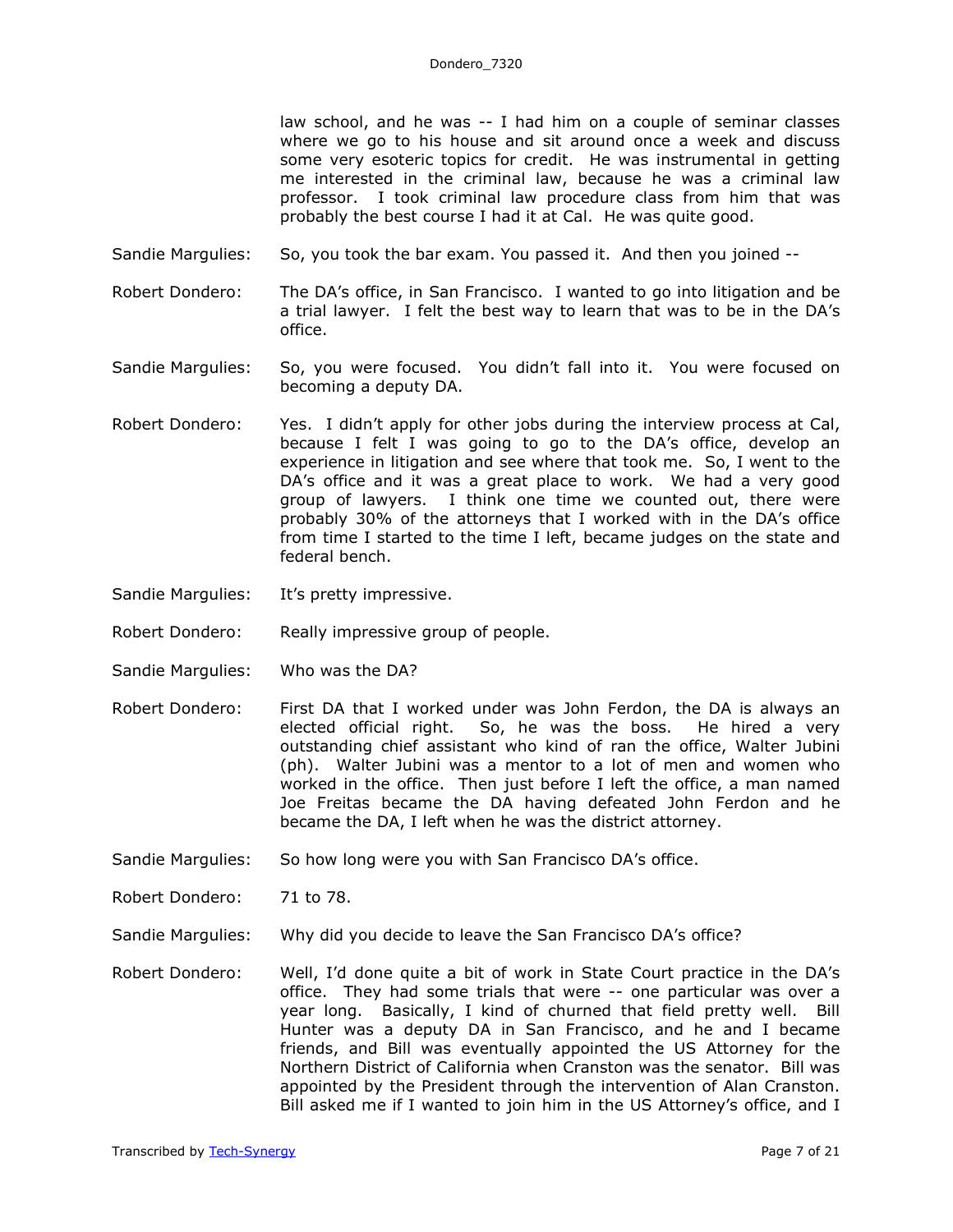was interested to see what federal practice was like and I took him up on it.

Sandie Margulies: So, going back to your experiences in the San Francisco DA's office. You said you had a year-long trial.

- Robert Dondero: Yeah.
- Sandie Margulies: And what was that about?
- Robert Dondero: It was a case, which is called the zebra case, and it was a case in which four men, African-Americans, were accused of engaging in a series of criminal acts, murders and assaults of white people in San Francisco. The episode covered from 1973 to 1974. The trial began in 1975 in front of Judge Karesh, Joe Karesh, and it lasted for over a year. We tried the case, and the defendants were convicted by a jury of all the criminal acts they were accused of.
- Sandie Margulies: Now did you have to rely on any informants?
- Robert Dondero: At least we had two major informants. One of them was Anthony Harris who was an insider in the so-called conspiracy that these men engaged in, and he testified, interestingly enough, he testified for almost I think over nine days, he was on the stand being crossexamined by really good lawyers like Clinton White and people like that. Then another witness was named Anthony Seymour and he - one of the key pieces of evidence was the gun that was used to shoot these victims, because they used one or two guns to do the murders. Anthony Seymour was the witness who basically obtained the gun from an individual and sold it to members of the conspiracy. It was a critical link in the chain of evidence of the crime.
- Sandie Margulies: So now you're in the US Attorney's office. What kinds of cases were you handling there?
- Robert Dondero: I handled a wide range. I did a couple of racketeering cases that lasted a while and I also did a lot of white-collar fraud cases. I became focused on white collar for the last several years that I was in the US Attorney's office and found them very interesting cases to put together.
- Sandie Margulies: Are there one or two cases that you thought were fairly significant or interesting?

Robert Dondero: Well, there's a couple of cases that were lengthy. I mean, the Hells Angels Motorcycle Club was a RICO case that I had. The case lasted nine months in federal court trial. There were over 19 defendants that were tried in the first round that I was one of the lead attorneys on. There was a mixed verdict. The jury convicted some of the defendants of substantive offenses and two defendants of racketeering.

> But I have a view that the case was probably too large for a jury to handle in its totality, and there became an issue of prosecuting a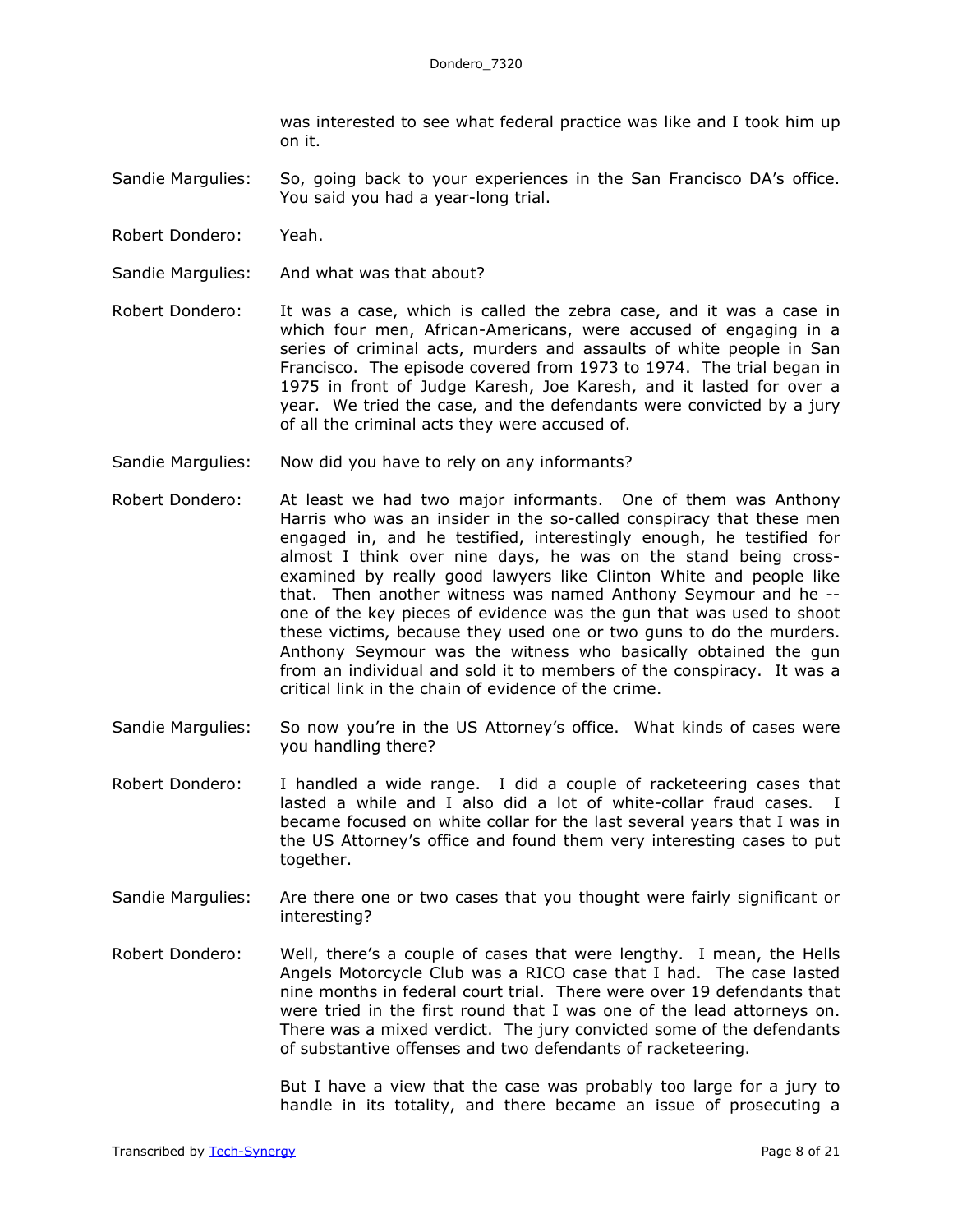motorcycle club. There was a certain underlying First Amendment issue about associational prosecutions, and I think that the jury couldn't agree on some of the racketeering counts and several of the defendants. Case was retried. It was modified. I was involved in the second case, same result, the jury hung couldn't convict.

- Sandie Margulies: Now was it all 19 defendants at the same time?
- Robert Dondero: All 19 at the same time and then the second case involved different defendants, plus the few of the original defendants but the same mixed result.
- Sandie Margulies: How would you -- well, first of all, would you say there were differences between being a state DA and a federal prosecutor?
- Robert Dondero: Major differences. I mean with all due respect; the federal court system is a much more regulated process. The federal rules are I think written in an understandable fashion. There's not as many rules of procedure and evidence in the federal system as there is in the state court system. The judges maintain a stronger control over the process. In State Court, lawyers tend to go, visit the judge in chambers and all that. In federal court, that just doesn't happen. The doors to the judges' chambers are locked and you don't go back and see them unless you're with co-counsel to discuss an issue of the day. There is a lot more writing involved in federal practice than in state practice, and your stuff is being reviewed by pretty substantially qualified law clerks who can find issues and analyze them pretty well.
- Sandie Margulies: Did you have a preference between the San Francisco DA's office and the federal prosecutor's office?
- Robert Dondero: I just enjoyed the federal practice because it was much more organized and structured, and I like that. You would generally get a result. It was a written opinion by the judge explaining why she or he was doing what they were doing. There was a lot more certainty. Lawyers didn't cut corners in federal court, like they sometimes can do in state court, and I think that there's a level of professionalism that some state court systems could probably try to strive for.
- Sandie Margulies: Did you have a mentor in the federal prosecutor's office?
- Robert Dondero: No, I was pretty far along myself. I had a lot of good colleagues and we discussed things. One of my colleagues was Bob Mueller who became the US Attorney eventually in San Francisco and then became head of the FBI and the author of the Mueller Report. Bob and I sort of came to the US Attorney's office at the same time. There were a number of members of that office that became judges. Ben Burch who was a judge in Contra Costa County. John Kennedy who was a judge in Contra Costa County. There are a lot of good friends that I had over there.
- Sandie Margulies: So, at some point, you decided to apply for San Francisco Superior Court to be a judge. What precipitated that?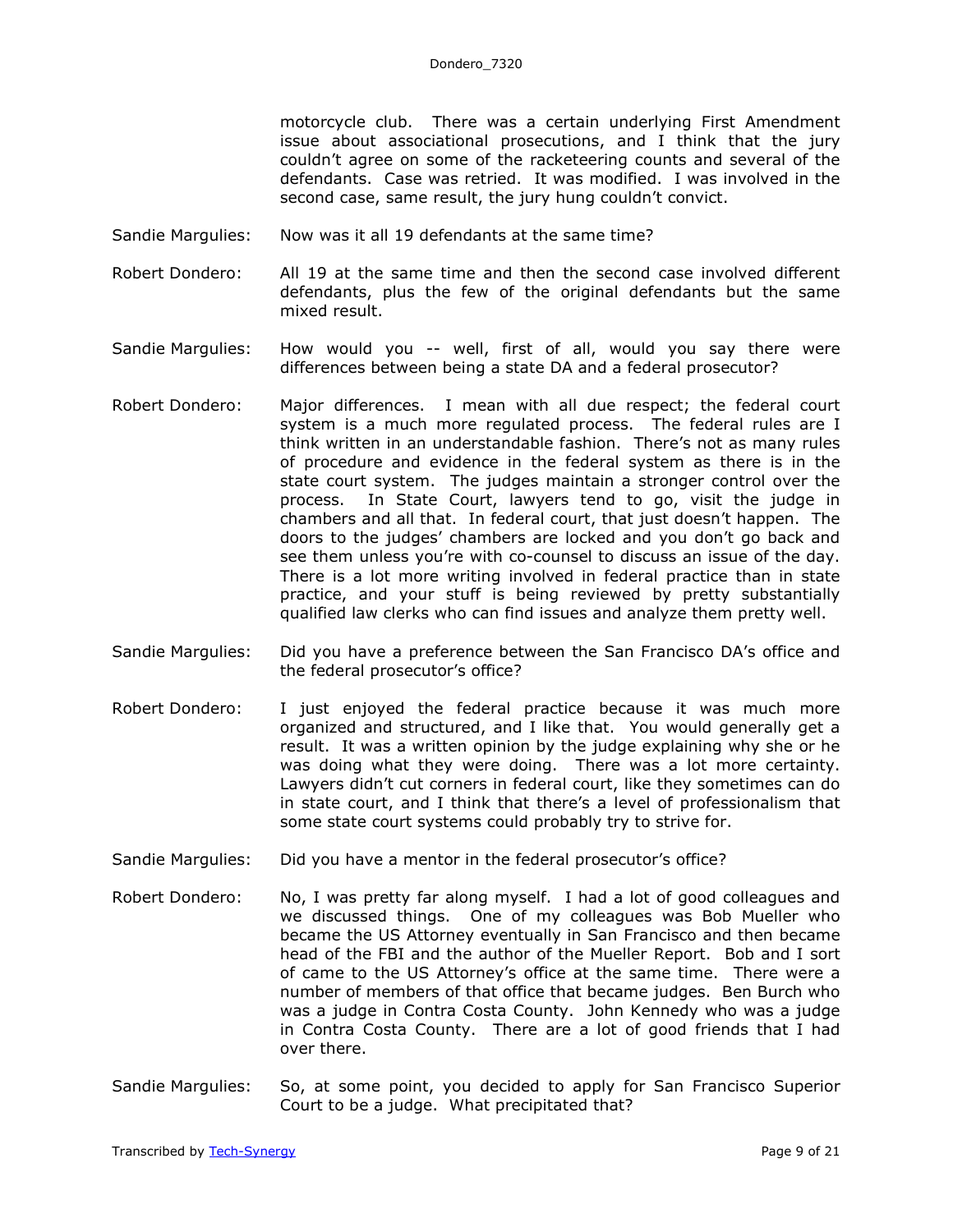- Robert Dondero: Well, I always wanted to be a judge. I mean, I acknowledged when I was in law school that my eventual goal was to be on the bench. I found it interesting and I liked the law, but it deferred for a while. I got involved in the vetting process that you have to do to become a judge.
- Sandie Margulies: Let's talk about that process. What did that process involve for you?
- Robert Dondero: Well, for me it involved the influence of several men who were involved in advising the governors who to pick. I mean, basically, Paul Harley who was a member of this court years ago, passed away unfortunately, he became a supporter, and another man named Dick Wall who was an attorney in San Francisco who was active in Republican Affairs.

Both those men were very instrumental in advancing my candidacy. They liked me. They thought I would make a good addition. I had good experiences in litigation and trial work, and they liked that. At time criminal law was the focus of the Governor's office, and because of my experience both federal and state, they thought I'd be a good choice. So those two men got me before Governor Wilson and John Davies.

- Sandie Margulies: Who was the Judicial Appointment Secretary.
- Robert Dondero: Judicial Appointment Secretary under Wilson, and everything went after that.
- Sandie Margulies: So, Governor Wilson appoints you to San Francisco Superior Court.
- Robert Dondero: Initially municipal court.
- Sandie Margulies: Oh, muni court. Oh, I didn't know that.
- Robert Dondero: I was in muni court for about six months.
- Sandie Margulies: Oh, I didn't know that.
- Robert Dondero: Yeah, Chuck Poochigian was another person that I interviewed with in the Governor's office. He was Wilson's appointment secretary. Chuck Poochigian basically interviewed me. I think we got along really well. I was on the muni court because that's where the vacancy was. I was there for about six to seven months, and then I got a phone call essentially saying, are you tired trying misdemeanors. You want to do felonies. And I said, sure, and he said, okay, you're going to get appointed to the felony court and Superior Court. So basically, I was elevated to the Superior Court and did a variety of things in the Superior Court.
- Sandie Margulies: So, you were Presiding Judge of juvenile.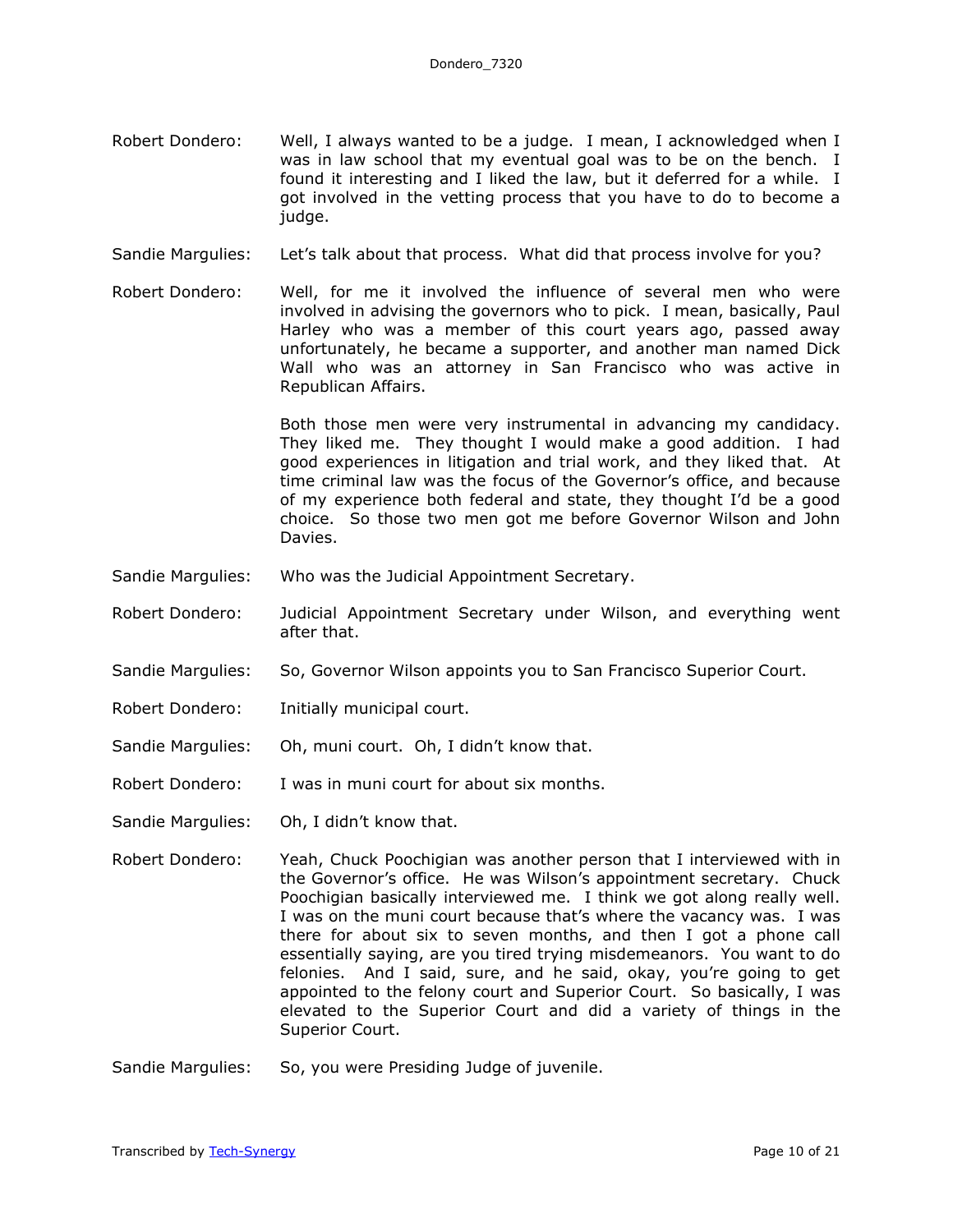- Robert Dondero: I was Presiding Judge of juvenile, I was Presiding Judge of the criminal court, and I was Presiding Judge of the Superior Court entirety, yes.
- Sandie Margulies: So, before we get into that, how would you describe your adjustment? Was there an adjustment from being a prosecutor to becoming a judge?
- Robert Dondero: There's an adjustment certainly. You're not an advocate anymore, you're certainly obligated to listen to everybody. I had a rule of thumb which is you don't speak unless both sides have told you that the matter is submitted. I try to make sure everything's in front of me beforehand. Criminal law was not something that was difficult for me to understand and appreciate.

Sandie Margulies: Pretty intuitive.

- Robert Dondero: When I was appointed to the municipal court and then the superior court, I was mainly doing criminal assignments and that was pretty straightforward. I knew the lawyers personally that were coming in front of me. There were no secrets, and basically, we were able to work comfortably together.
- Sandie Margulies: Now you had a civil assignment, didn't you?
- Robert Dondero: I had civil assignment after I got appointed to the Superior Court, because it was a view, I think that you've done enough criminal, get your feet wet somewhere else. So basically, I was doing civil cases at the City Hall Courthouse, which is where the Superior Court civil cases were tried. We didn't have the building on McAllister.
- Sandie Margulies: It's there now.
- Robert Dondero: We have civil courts, we were trying cases in the City Hall, which was kind of interesting place to try cases, but it was a good spot. I did civil for about a year, maybe close to a year and a half, and then I was assigned to juvenile because I volunteered to go there, because I thought it was best to get a difficult not popular assignment out of the way, so you could basically tell your bosses that look I spent so many years at juvenile and now I can kind of have a little more say in what I want to do next.
- Sandie Margulies: So how long were you in juvenile?
- Robert Dondero: Two years. I was there for two years.
- Sandie Margulies: How was the experience?
- Robert Dondero: It was it was a very difficult experience for anybody. You're seeing situations that are social as well as criminal problems, but social problems on the family, structures of the family. Most of the times it was the grandmother who was in the courtroom as the witness or the observer for the boy or the girl that was being charged with serious offenses. Parents just weren't that involved, and it was very stressful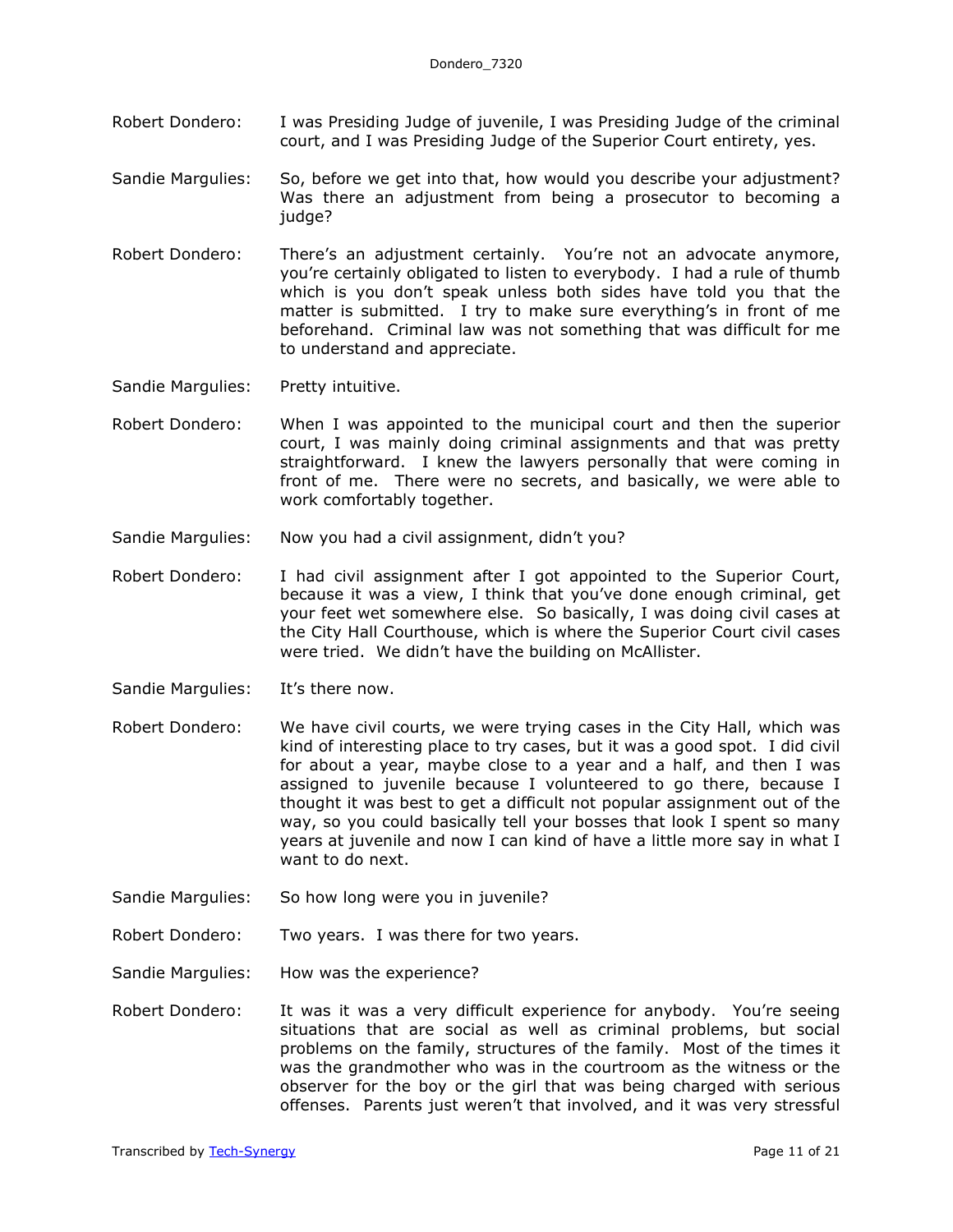to see these young people not having much of a structure to deal with on the outside.

Recidivism was high. They would come back again and again because they just didn't have the guidance that they needed. One case I tried in the juvenile court, it was a murder case involving ten juveniles who broke into a home and during the course of a robbery one of the victims tried to escape by going out on a ledge of the window and he slipped and fell to his death during the home invasion, burglary, robbery, so it became a felony murder case. We had to take over the cafeteria of the Youth Guidance Center because each of the young men charged, they were all part of a group, had to have their own attorney. So, we had to put counsel and the juvenile at a separate table and the cafeteria was the biggest place to have it. So, I would do the trial. After I did the morning calendar, I would go upstairs to the cafeteria, do the trial, the DA had several attorneys trying the case, and it was rather difficult situation to work through.

- Sandie Margulies: Now just so it's clear in juvenile, there's no juries.
- Robert Dondero: Right.
- Sandie Margulies: You're the trier of fact.
- Robert Dondero: Yes, and I had to decide the sustaining of the petitions of these ten kids and that's something you do all the time in juvenile hall, whether they've proven it or not difficult. It's difficult.
- Sandie Margulies: So, you were Presiding Judge of the entire San Francisco Superior Court in --
- Robert Dondero: Shortly before I got appointed to the Court of Appeal. So, I'd say it was probably 2006, 2005 around that time.
- Sandie Margulies: What was that like?
- Robert Dondero: Somebody described it I think accurately, it's like herding cats. Basically, we had about 50 judges on the trial court in San Francisco. Everybody has their wants and you're dealing with people who really are interested in their own future sometimes, not always, and so you basically have to try to make everybody happy. Some people are willing to work. Some people have to be coaxed. It's an assignment you take but it's not easy dealing with personalities big-time.
- Sandie Margulies: Was that the most challenging aspect?
- Robert Dondero: Oh, without question. I mean people they wanted their vacation time; they wanted their time through this clerk or that reporter, and you're dealing with preferences more than anything else.
- Sandie Margulies: So, what are the responsibilities that you have as Presiding Judge?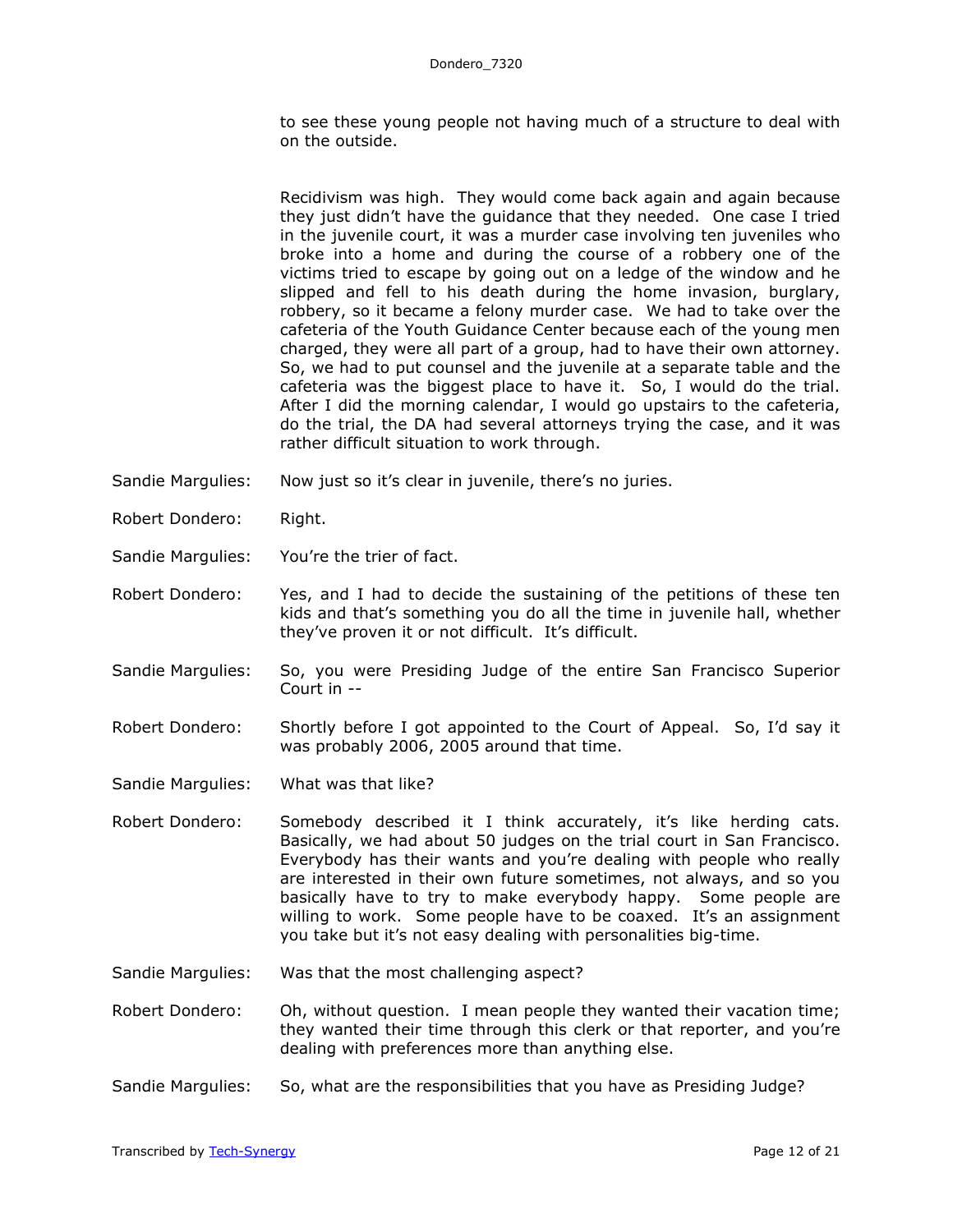- Robert Dondero: Well, you have to make sure that trial and the courts are busy, and you don't want to do it in an offensive way. I had seen other judges who antagonized their staff and got the opposition of their colleagues, because they were rather authoritarian, and you don't want to be that, but you have to be able to coax people into doing what's going on. It was a two-year assignment, and it worked out fine in the long run.
- Sandie Margulies: Did you consider being a Presiding Judge the most challenging of your assignments on Superior Court?
- Robert Dondero: I think it is because you're basically dealing with the personalities of judges. I mean you're not just dealing with lawyers who will be in the end deferential to your position, because you are the judge and they're the attorneys, the advocates. Judges tend to be more individualized and they see things from their perspective. You've got to convince them that it's the right thing to do.
- Sandie Margulies: When you first got on Superior Court, did you have a mentor, anyone you talked to?
- Robert Dondero: I knew many of the people on the Superior Court, because I had worked with them as a lawyer beforehand. Many of them had been in the DA's office with me. So, I had them as people to talk to. There was a mentor program in process, in setup. I would say I didn't use it at all. My named mentor was a person I didn't have much in common with and didn't really talk to that much.
- Sandie Margulies: So, are there any particular cases that you handled as a trial judge on San Francisco Superior Court that you thought were fairly significant or interesting?
- Robert Dondero: There were some cases. There was a couple of products liability cases. There was a cigarette smoking case which was a retrial of a reversal, and among the problems that I experienced in the case was years after cigarette smoking was considered bad and people shouldn't do it, and I remember distinctly, picking a jury. It was a retrial of it a case that had been reversed. It was \$25 million verdict that was reversed by Division 2 of this court. Basically, we had to retry it, and picking a jury years after the case was first tried was difficult, because some jurors felt it's your fault for smoking, others felt it was corporations and how bad they are, and we had this dynamic going at each other in the jury selection process. What I finally decided to do was after having a day of voir dire and having all this consternation from various individuals in voir dire. I made a decision to exclude the whole panel, bringing in a whole new panel, and do one-on-one jury selection, because the only way to purge the comments of other jurors was to just have one juror come in answer questions from both sides and have the lawyers then proceed to strike people that they wanted, or they thought were bad.

Sandie Margulies: It's like a holding a voir dire in civil.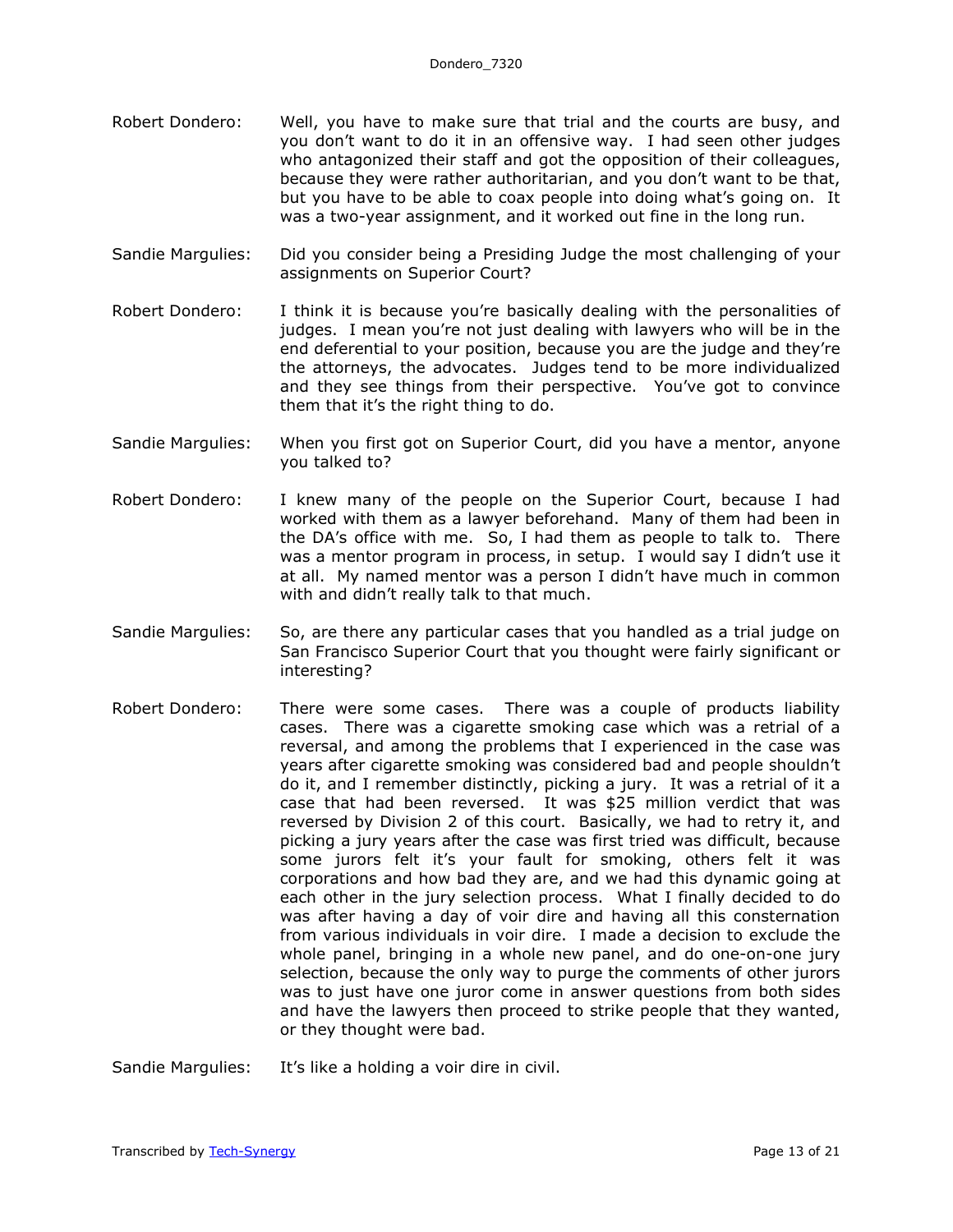- Robert Dondero: Yeah, and basically it worked. We got a jury. The jury decided the case. They came back with a much lower verdict on damages and that's the way it went.
- Sandie Margulies: Let's move on to the Court of Appeal.
- Robert Dondero: Sure.
- Sandie Margulies: Why did you decide to apply to the First District Court of Appeal?
- Robert Dondero: Well, I was anxious to try it out. I was told by people that you've got a good chance of getting an appointment. Your record was good as a trial judge. You've got a good resume, the lawyers were satisfied with your performances and handling cases, you should put your name in. So, I did, and there was a process of a year or two before I got appointed. There was a movement towards diversity obviously as there should be. Interesting thing though was my name was out there, I knew I was being considered. I had interviewed with John Davies early in the application for the District Court of Appeal and it went very well. He said we'll see what happens as there's a couple people out there too that are being considered. Then John stepped down as the appointment secretary and a woman whose name escapes me at the moment became his appointment secretary, took over the job.
- Sandie Margulies: Sharon Majors.
- Robert Dondero: Sharon Majors, who became a judge in San Diego, that's it. The funny thing was I was in my chambers at the trial court and I got a phone call from her and she said, are you still interested in being on the Court of Appeals, I said, sure, and I thought she wanted me to go to Sacramento and be interviewed. She says, well, I've decided to appoint you to have the governor appoint you. I'm not going to interview you because John Davies spoke so highly about you and his resume that we'll just put you on. So, I got appointed without being interviewed by Sharon Majors. Sharon Majors-Lewis I think was her name.
- Sandie Margulies: It is Sharon Majors-Lewis. But you pro temmed in Division 5.
- Robert Dondero: I did. I sat and I was asked by Barbara Jones to sit in her division while I was on the trial court, and basically, we worked it out, that I was able to sit in Division 5 for several months while I think Linda Gemello had just retired.
- Sandie Margulies: I believe that's correct.
- Robert Dondero: There was a vacancy in her spot, and I sat there.
- Sandie Margulies: So that's how you and I met.
- Robert Dondero: That's right.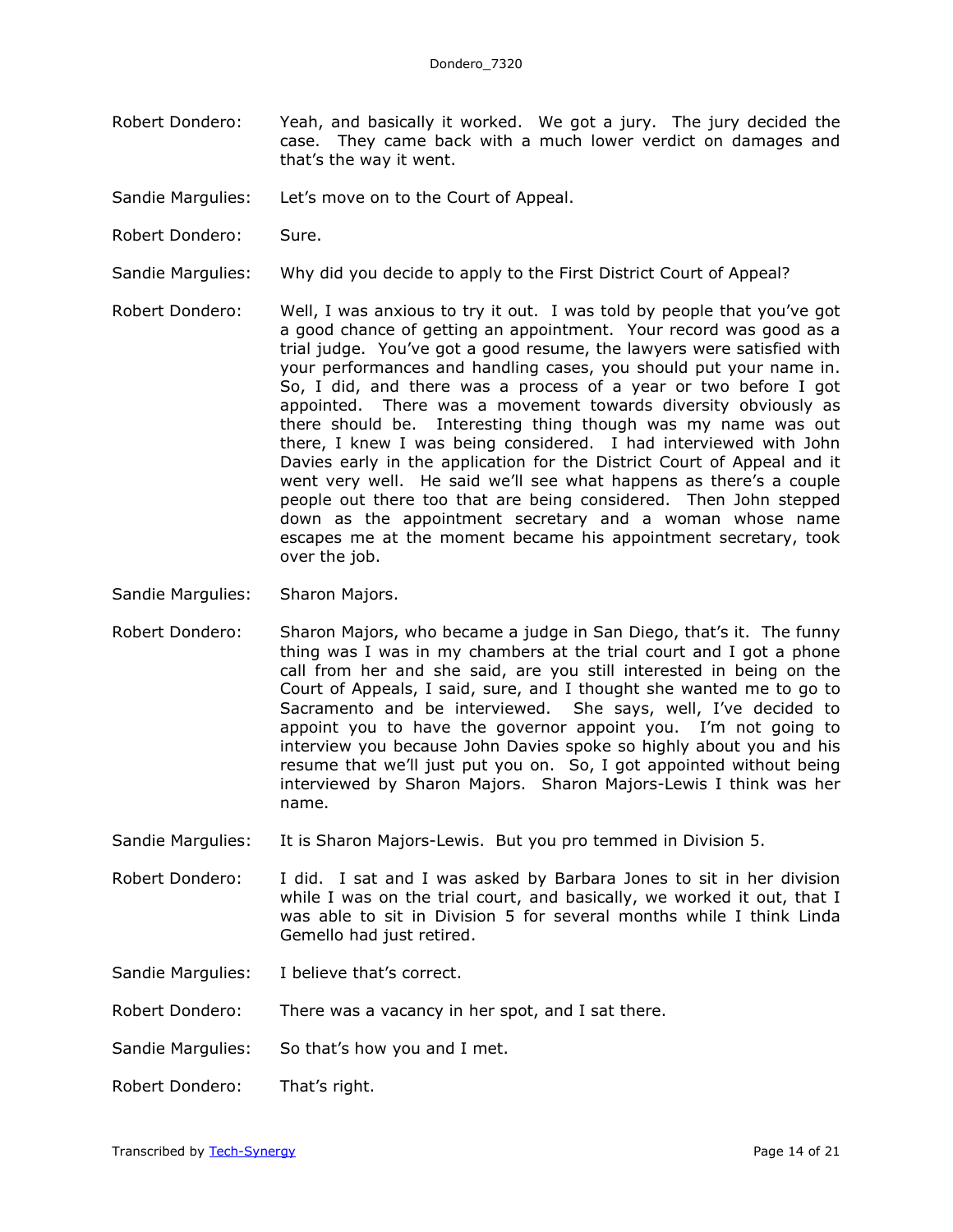Sandie Margulies: Then I liked you so much. I said we need him in our division.

Robert Dondero: Yeah, I was glad I came. I mean there was vacancies in a couple of divisions at the time I think, but Kathy Banke and I were confirmed on the same day I believe.

- Sandie Margulies: Yes. We were very glad you were --
- Robert Dondero: Yeah, I was glad to come. It was a great place to work.
- Sandie Margulies: So which Governor nominated you?
- Robert Dondero: Governor Schwarzenegger nominated me to the DCA and I had the hearing before the Commission on Judicial Appointments.
- Sandie Margulies: Now when you came to the Court of Appeals, you had pro temmed so you knew what the job was like. Did you find -- there were any adjustment issues, or did you just slide right in?
- Robert Dondero: I think after having pro temming for three or four months, just about less than a year before, I felt comfortable with the process. Certainly, there's an adjustment of picking the right staff, and sort of being an observant as to the temperament of the colleagues you're sitting with, because that's a key point of the job on the DCA is having an appreciation of who your colleagues are in the particular division you're sitting on. So, I was attentive to personalities of everybody, and it was a favorable response. Also, I picked really good staff, which is essential, because the job is only a success if you have the right people working with you.
- Sandie Margulies: So, let's talk a little bit about the difference between being a trial court judge and on the Appellate Court and you've touched on it with being cognizant of the personalities of your colleagues, because it's three justices per opinion, whereas I guess on the trial court --
- Robert Dondero: It's you, unless you're on the Appellate Division of the trial court, which is an assignment I may have done on occasion. But no, you're your own boss in the trial court most of the time, but on the DCA, you have to work with your colleagues. There's a desire that the decisions be as unanimous as possible, and we were lucky that almost all the time there was unanimity amongst us in the results which is good, and you have to go back and forth on tinkering with decisions to make sure that you can satisfy the most people.
- Sandie Margulies: Any cases that you authored what you would describe as notable?

Robert Dondero: Sure, there's a few. One set of cases that I remember especially were the -- it was a class action case called Duran v. U.S. Bank.

Sandie Margulies: I was on that panel.

Robert Dondero: You were, you were on both times. We had it twice. The first time we had it was we were reviewing a unique set of circumstances in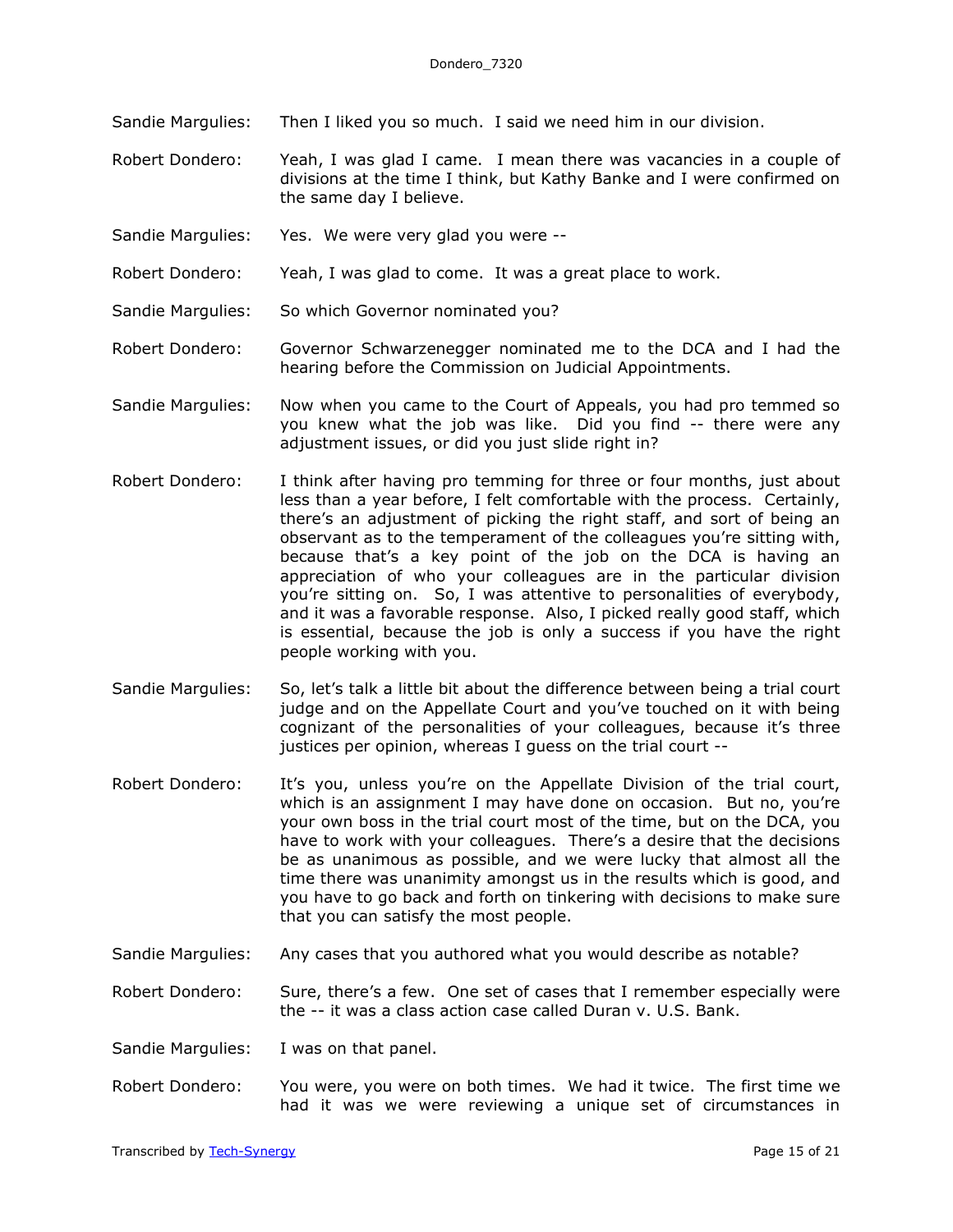California civil practice. It was the trial; we were reviewing the trial of a class action lawsuit involving employees who were categorized by the bank in a particular fashion. We had a record by the trial judge who was a good trial judge, basically identifying why he ruled in favor of the class and awarded a very substantial damage award to this class. We were reviewing for sufficiency of the evidence, the burden being in the Court of Appeals. Generally, the facts were there. You sort of differed with what the trial court found. But we decided in the first opinion, the first go-around, that there were serious due process issues with the trial court's decision and how he set up the class and how he created the representatives of the class, and also there was a big issue on the expert testimony on representative of the group whether it was a fair class or not.

We reversed. The record in that case was I think at least 15 bankers boxes of information. It was huge and Lynn, my JA or my research attorney was really helpful in working on this case with me. The case went to the Supreme Court on a review and the Supreme Court unanimously affirmed our reversal of the trial court. It was a substantial decision by the Supreme Court on what is due process in class action litigation and on the representative group and statistical evidence in such cases.

The case went back to the trial court in Alameda County and basically the new judge decided the class was not a fair representation of all the factual issues of the case. So, he did not affirm a class status. The case came back to us reviewing that decision. We affirmed the trial court in another lengthy opinion. The record obviously wasn't as long but it was a lengthy opinion anyway. The case was not appealed to the Supreme Court after that. That was a substantial case, and it reflects major changes in the law of class actions in California.

Another case I thought was important was a case called People v. Hall, which was a case I had towards the end of my time on this court. It was a murder case, a very serious murder case out of Alameda County where the defendant was convicted of first-degree murder in a burglary of a house. The problem with the case was that the trial judge made several rulings both before trial and again at the end of the government's case, the prosecution's case about the admissibility of certain prior conduct by the defendant and it was significant because the defendant then took the stand after the judge made his rulings in pre-trial motions and reaffirmed his rulings that the evidence was inadmissible.

After the defendants started testifying and gave his testimony, the judge reversed himself. He says I'm going to allow you to impeach with these prior misdemeanor acts of the defendant and the defense attorney objected of course. We had this case on appeal and the defendant was convicted of first-degree murder, and we reversed the conviction because we believe that when the judge had made his rulings and the defendant in exercising his right to take the stand and testify on his own behalf relied on those rulings, when the judge switched and didn't really articulate the proper reasons why he was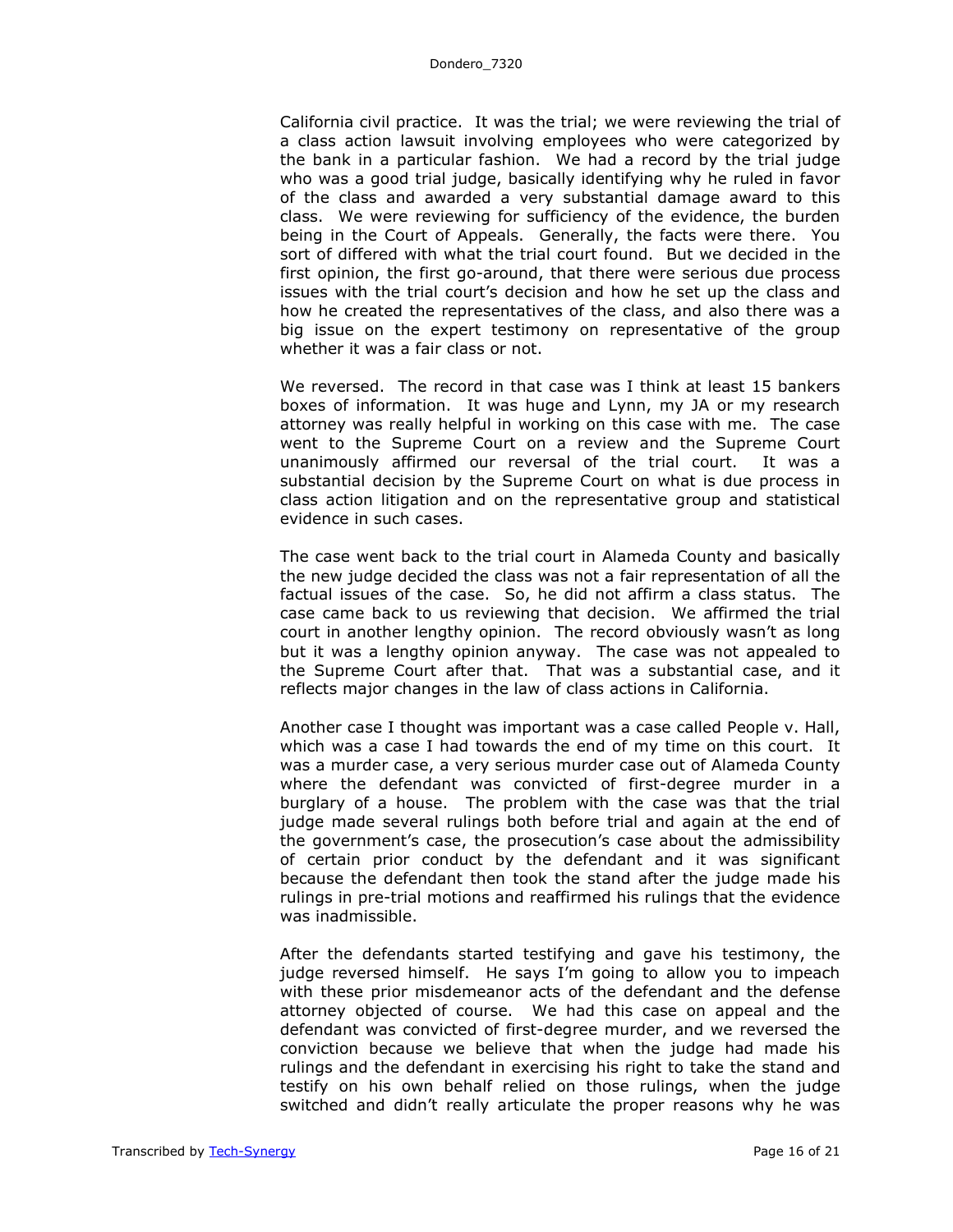making that decision, that was a violation of the defendant's right to a fair trial. He had a right to rely on the ruling of the trial judge in several alimony motions. So, we felt that was violation of his rights. Those are some of the cases I would say that.

- Sandie Margulies: Now are there any particular achievements during your judicial career of which you're most proud?
- Robert Dondero: Well, I think just the fact that I maintained -- I was on the bench for a period of total of 26 years and enjoyed it all the time and didn't have any issues involving review by neutral parties. That was important enough. I just think it was just taking the cases doing them, seeing them through. I think that was just a personal satisfaction. Some cases were harder than others, but you have to basically take what you get, and you can't back away from everything. During the time, I was on the Court of Appeal and before that even I was involved in judicial education programs in the State of California, and I felt that was a really interesting thing to be involved in. I was eventually the head of CJER and served at that position for several years. That was important. I think that judicial education was an important part of why our state bench is so highly thought of nationwide, because the judges have the opportunity to learn and improve their skills as judges. It's a ready resource that's available to them throughout their career. Many use it very effectively. I think it's one of the consequences that may be happen lately is that the money has cut down on the availability of CJER and its role in the judicial education process but it's still a very important thing to have and I hope you can go back to the day when it's as strong and thriving as it used to be.
- Sandie Margulies: Besides being chair of CJER, what other community or legal activities have you been involved in?
- Robert Dondero: Well, I've always been involved in charity work. My wife and I have both been involved in a lot of those activities. My wife is on a board of a high school, has been for several years. It's a school for young women mainly in the Mission District. It's a Hispanic based school and it takes kids in, pays their tuition and scholarships and all that. I'm involved in Riordan High School and their Board of Trustees and been on that for several years now. We're also involved in other charities both at St. Ignatius Church, we're involved in charities with other organizations, mostly nonprofit organizations.
- Sandie Margulies: What would you like the legal community and the public to remember about you and your work as a judge?
- Robert Dondero: I think the most important thing is they would say that I took on assignments that were given to me with conscientiousness of the importance of the assignment, that I completed the assignment, that I did it fairly and completely.
- Sandie Margulies: Did you find there were any negative aspects to being a judge?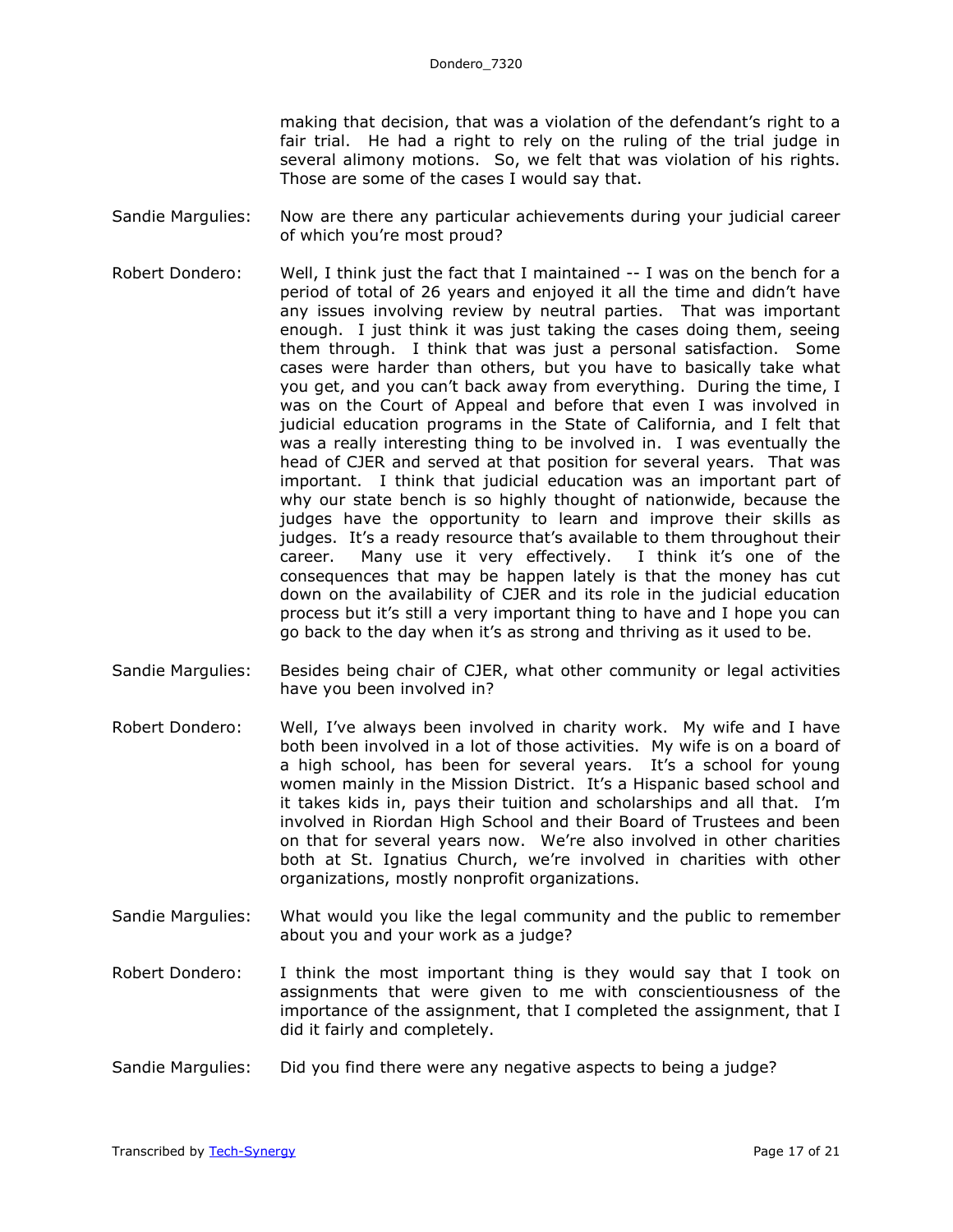- Robert Dondero: Well, I think that judges have to do a lot of work on their own. They don't have the luxury that you see in the private sector where they can assign things out to lawyers who are fresh out of Ivy League law schools or big state university law schools. They basically have to do most of the work on their own. I was fortunate enough to have good staff people here on the Court of Appeal. We got things done efficiently and we got our work taken care of. The problem is especially serious though in the trial court, because the trial courts don't have the luxury of full-time research assistants assigned to a particular chamber, and you have to sort of wait your turn for access to legal research people. Budgets are cutting back on a regular basis on the availability of such. So much of the work has to be done by the trial judge on his or her own time, and it's hard.
- Sandie Margulies: Well, on the trial court, of course, you're under these time constraints.
- Robert Dondero: Without question. You've got time constraints. There's no pace limitation in the briefing that's filed. I remember one very successful civil trial lawyer that I know. I was in a seminar and he described a motion for summary judgment when he first started practicing law, and he said it was maybe -- the pleadings were about an inch thick maybe. He said now they come over to your office in boxes and that's what happens now on the trial judge and the law and motion departments, but also these single assignment cases that are dealing with, very complex issues in the civil realm. They're very demanding. When I was on the trial court in a criminal case, I had a DNA hearing with really good lawyers on both sides, and I think we got boxes of filings on recent science of DNA and whether it was good or bad. These are all submitted by lawyers who are, some of them very interested in the topic, and they'd done all this extra work, and you're a judge that's got other cases to worry about and you have to prepare for this hearing, and it can be overwhelming.
- Sandie Margulies: So, let's move on to retirement. So, you retired how long ago?
- Robert Dondero: I retired, my last day on DCA was October 30 of last year.
- Sandie Margulies: Why did you decide to desert me and retire?
- Robert Dondero: I did it because, a couple of things. First of all, I'd been a judge for 26 years and on the DCA for almost approximately 10 years, and I was anxious to get back to the give and take with lawyers.

The District Court of Appeals is a great job, but it could be sometimes monastic and essentially you are talking with great friends, you go to lunch with really interesting people, but you rarely have opportunity to have give and take with lawyers. I want to get back to that. I felt I was able to do it and decided that by going into private judging, I would be able to do that a little more than I've been doing it on the Court of Appeal.

Sandie Margulies: Now you're primarily doing arbitrations. Is that correct?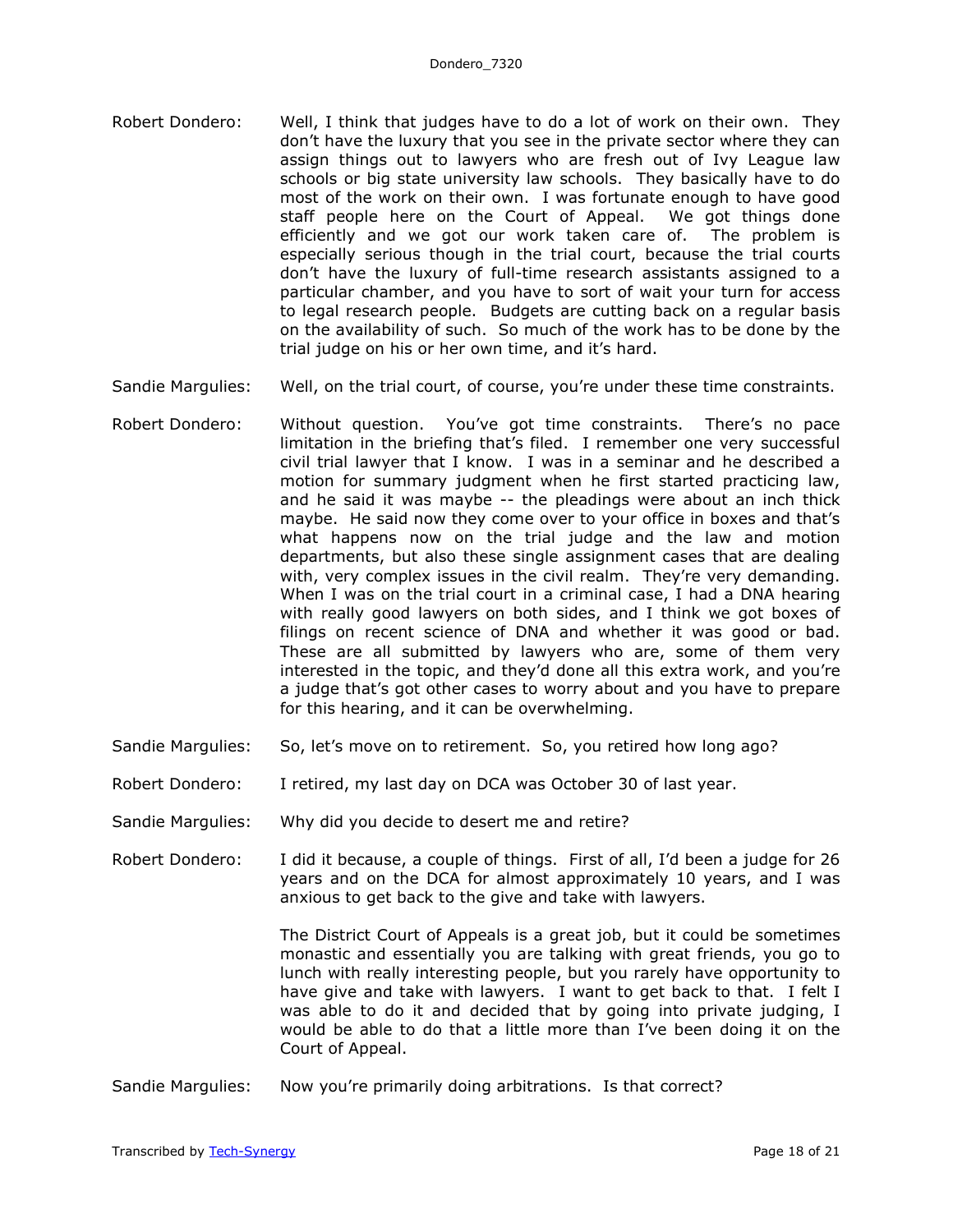- Robert Dondero: Primarily arbitration. That seems to be the types of matters that I'm seeing lately yes.
- Sandie Margulies: So, we know what you're doing professionally. What are you doing personally?
- Robert Dondero: Personally, being grandparent, a lot of fun, three now, and so we're basically having them come to our house or seeing them grow up, doing traveling, more traveling than I used to.
- Sandie Margulies: Yes, you just got back from Italy.
- Robert Dondero: Just got back from Italy, and if we want to go back to New York for a long weekend, we do it, and it's fun that way. Getting up at 8:30 or 9 o'clock is not a bad idea once in a while in your lifetime. So, spending time reading more interesting books rather than just decisions, People v. Jones and Smith v. Lucas or something like that, I don't do that anymore as much.
- Sandie Margulies: Well, I knew you even when you were on the court, because we used to talk about that you do a lot of outside reading.
- Robert Dondero: Oh yeah, I do. I like that. It's a relaxing time, just about every day I have to spend some time doing that.
- Sandie Margulies: Now what are you reading right now?
- Robert Dondero: Right now, I'm reading a book called the Ninth Hour, which is a novel by Alice McDermott. It's about an Irish Catholic Family growing up in New York City in roughly the 1920s - 1930s. I'm also reading a book about our current president and I sort of go between books. I don't read one thing at a time.
- Sandie Margulies: Oh, that's interesting. So, you've been on the bench a total of 26 years. So, have you seen any changes?
- Robert Dondero: Yes, I mean I see the effect of finances on the operation of the courts. I think that the courts were a little, I should say, a little more able to get what they wanted in the past than they get now. I think that the demands of salaries and budget cuts has affected the bench and the ability to do the work as many people thought they'd be able to. I think that the quality is still there. I think probably one thing is there used to be more litigators that were going to the bench. I think there's a lot of people now that are going on the bench that don't have any experience in litigation. I think that it's essential to have that experience, especially on the trial court because you're dealing with people who are coming in, many of them pro pers, and they wanted to have somebody that appreciates the stresses they're going through at the time they come in the courtroom, and I think a lot of people who are being elevated to the bench may not have litigation experience and they don't know what it's like to try a case or be in the shoes of a party and having to worry about the cost of the trial and jury uncertainty and all these kinds of things.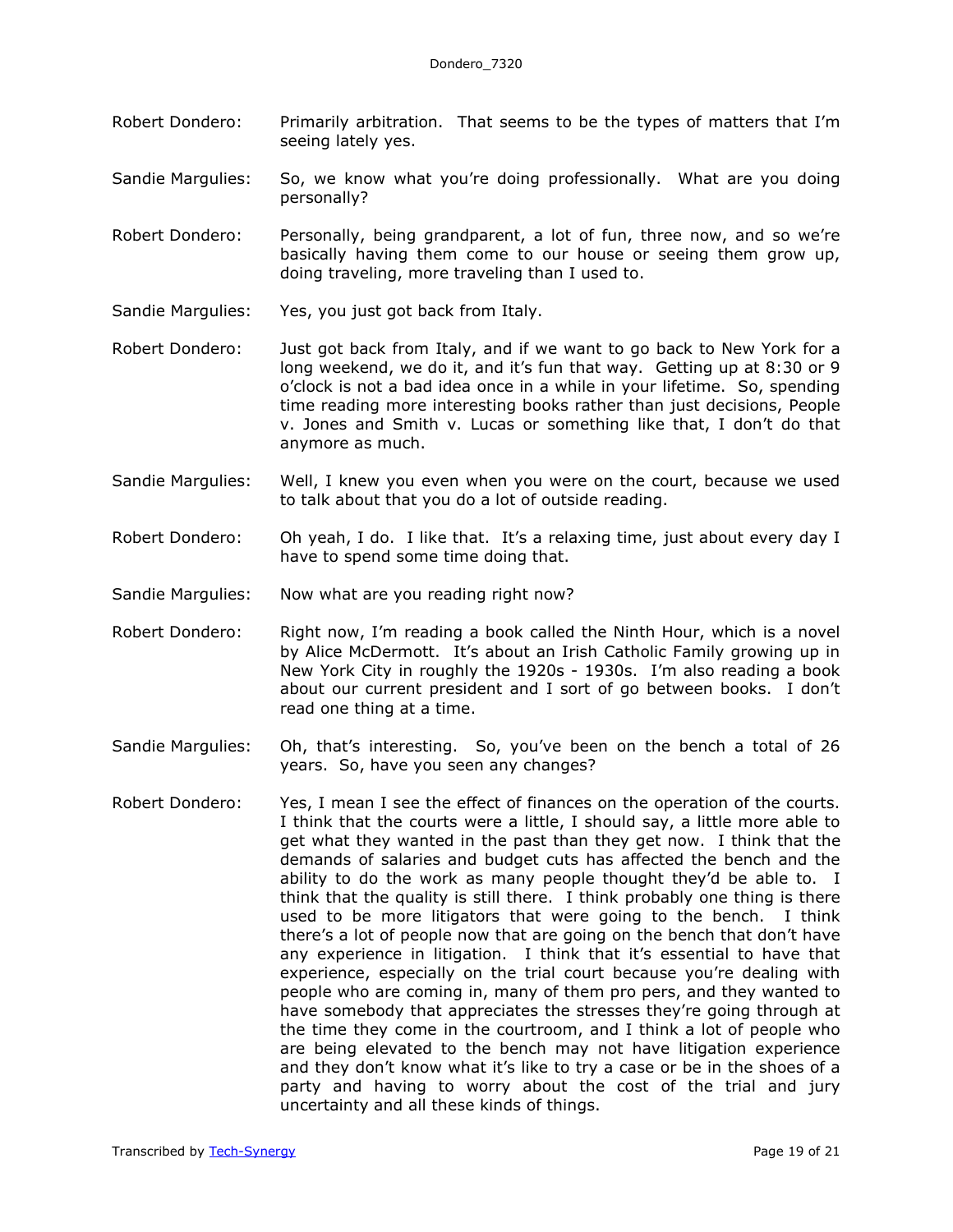- Sandie Margulies: Have you noticed or found that there's a trend in the courts, particularly trial courts to be more socially active, and I'm using like veterans' courts, drug courts, specialty courts?
- Robert Dondero: Yeah. I'm not certain that that's a positive. I believe that there are people that are coming from major careers either as state attorneys, AGs, people like that, or large downtown law firms. I'm not always sure that they are equipped to handle some of the responsibilities of these specialty courts, like drug court or the veterans' court that are being created, the homeless court that exists on Polk Street and things like that in San Francisco.

I think these are kind of social worker type dynamics that are probably best suited to people that want to involve themselves in that, and they can probably involve in long-term programs effectively. The training that it takes to be in some of these special courts only to leave them after a period of a year or two or get burned out because of the demands of those types of responsibilities. I don't know if it's a good thing to have people who want to be judges involved in that. I know juvenile court was a very high-level stress factor for me, and I think that having a variety of these kinds of courts, I'm not sure all that a positive thing for people who want to be judges and possibly then justices on the appellate level.

- Sandie Margulies: To sort of finish up, has being involved in the judiciary been a rewarding experience for you?
- Robert Dondero: Without question. I mean, I've done this for longer than anything else I've done, and I don't regret for a minute what I chose to do. I was in public service from the time I became a District Attorney and only recently became a private person. I think that it's been very, very rewarding. I mean certainly defer salary features of by not going into private practice, but I've enjoyed what I've done immensely. I've been able to raise a family comfortably and I think it's certainly the most rewarding thing I could have done. I don't regret a minute of being on the bench.
- Sandie Margulies: Any hardships or pitfalls?
- Robert Dondero: Sure. I'd probably a wealthier person if I had chosen private sector, but I didn't, and I'm not complaining about it.
- Sandie Margulies: So, anything else you'd like to cover.
- Robert Dondero: No, it's been great. I think this is a great idea to have this kind of history of individuals who sat on the District Court of Appeal, because their input and why they like the job, what they thought about the job is important historical information for future generations.
- Sandie Margulies: Are there any aspects of your life that we haven't covered that you feel need to be covered that you'd like to talk about?